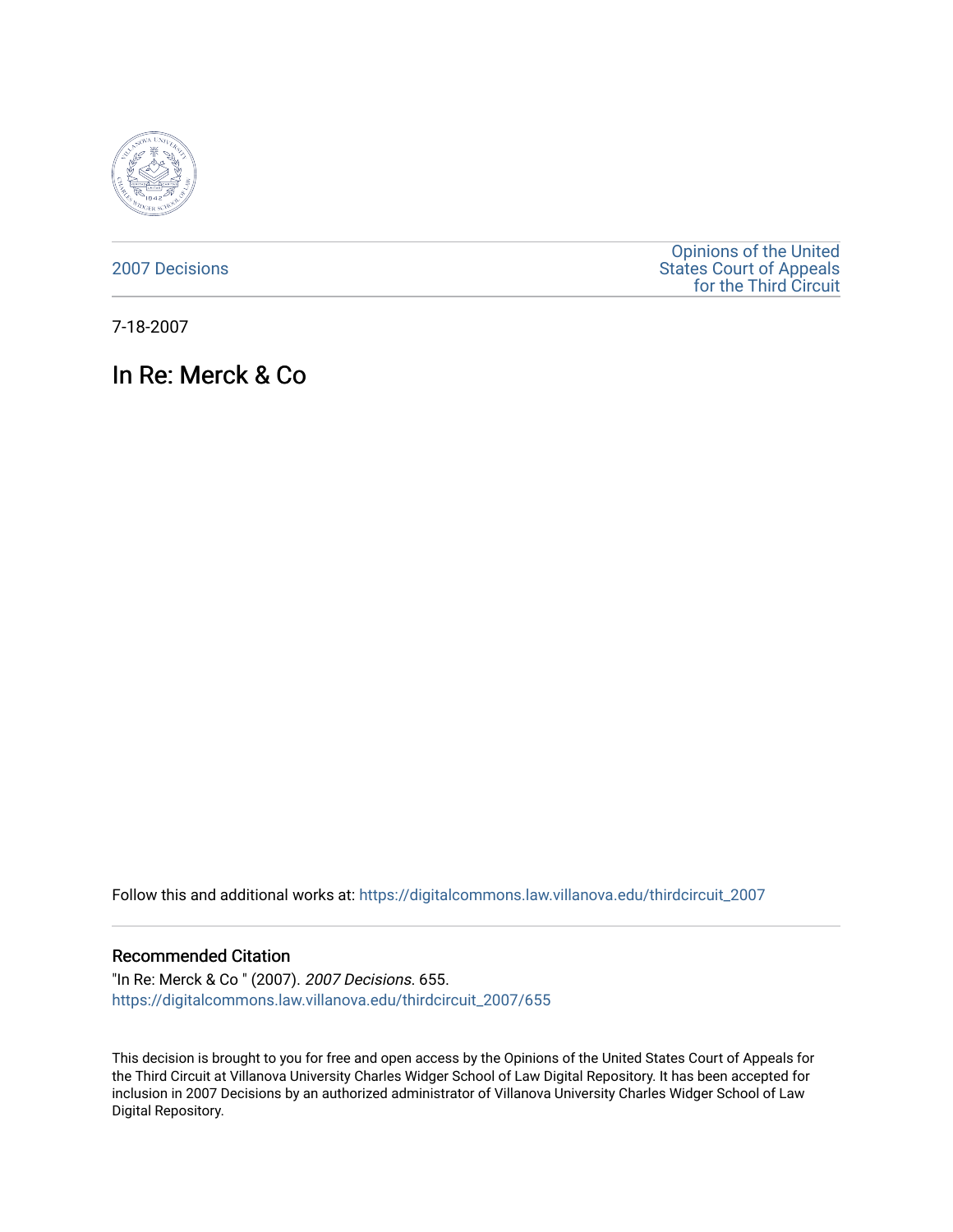#### **PRECEDENTIAL**

# UNITED STATES COURT OF APPEALS FOR THE THIRD CIRCUIT

Case No: 06-2911

## IN RE: MERCK & CO., INC. SECURITIES, DERIVATIVE & ERISA LITIGATION

#### CONSOLIDATED DERIVATIVE ACTION

 Hawaii Laborers Pension Plan and Halpert Enterprises, Inc.,

Appellants

On Appeal from the United States District Court for the District of New Jersey (MDL No. 1658 and D.C. Nos. 05-cv-01151 & 05-cv-02368) District Judge: Hon. Stanley R. Chesler

Argued April 12, 2007

 $\overline{a}$ 

BEFORE: SMITH and COWEN, *Circuit Judges* and YOHN,\* *District Judge*

 <sup>\*</sup> Honorable William H. Yohn Jr., Senior United States District Judge for the Eastern District of Pennsylvania, sitting by designation.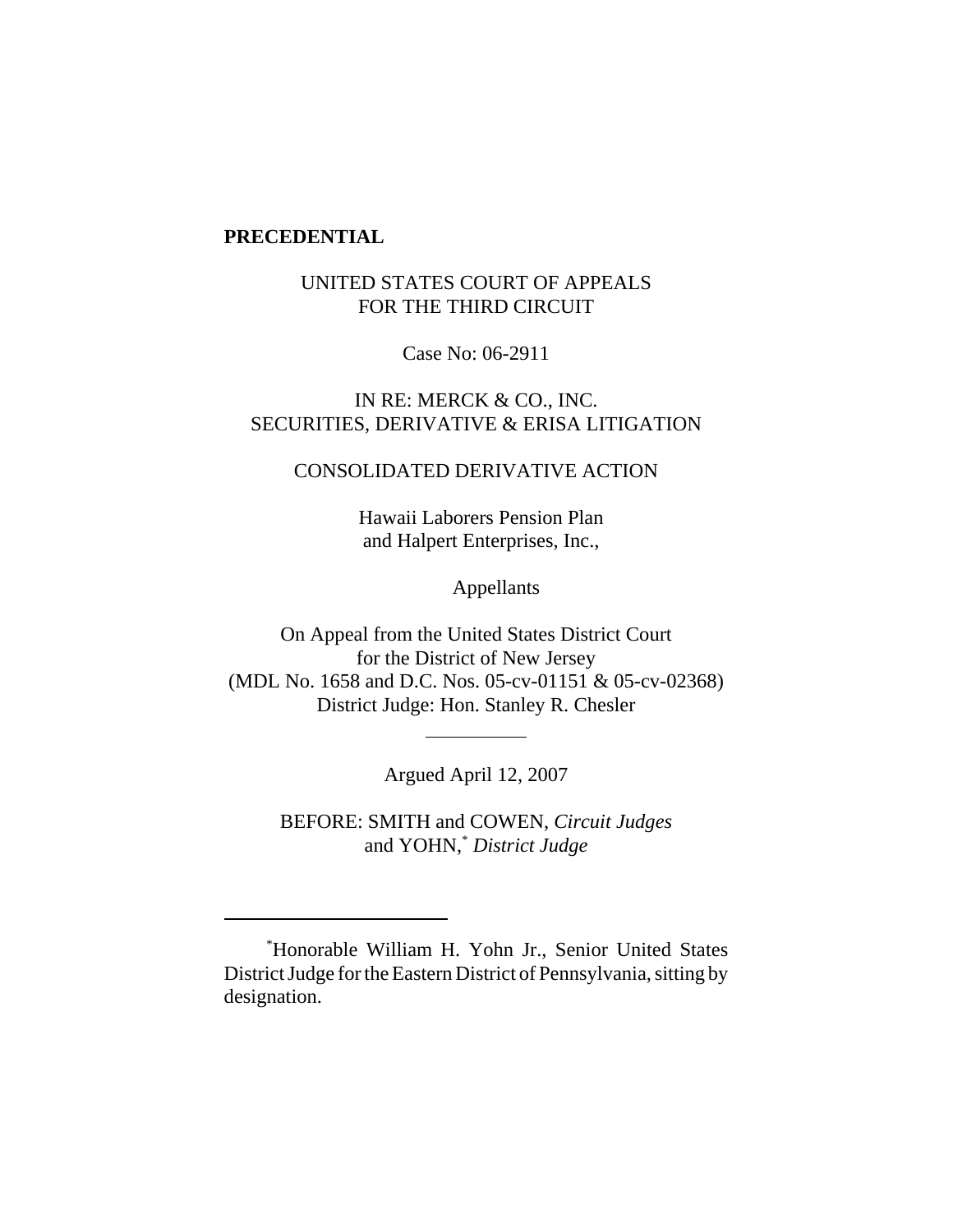(Filed July 18, 2007)

Travis E. Downs III Joseph D. Daley (argued) Lerach Coughlin Stoia Geller Rudman & Robbins 655 West Broadway, Suite 1900 San Diego, CA 92101

Peter S. Pearlman Cohn Lifland Pearlman Herrmann & Knopf Park 80 Plaza West-One Saddle Brook, NJ 07663

Jeffrey P. Fink Robbins Umeda & Fink 610 West Ash Street, Suite 1800 San Diego, CA 92101 *Counsel for Appellant*

Robert D. Joffe Evan R. Chesler Robert H. Baron (argued) David Greenwald Cravath, Swaine & Moore Worldwide Plaza 825 Eighth Avenue New York, NY 10019-7475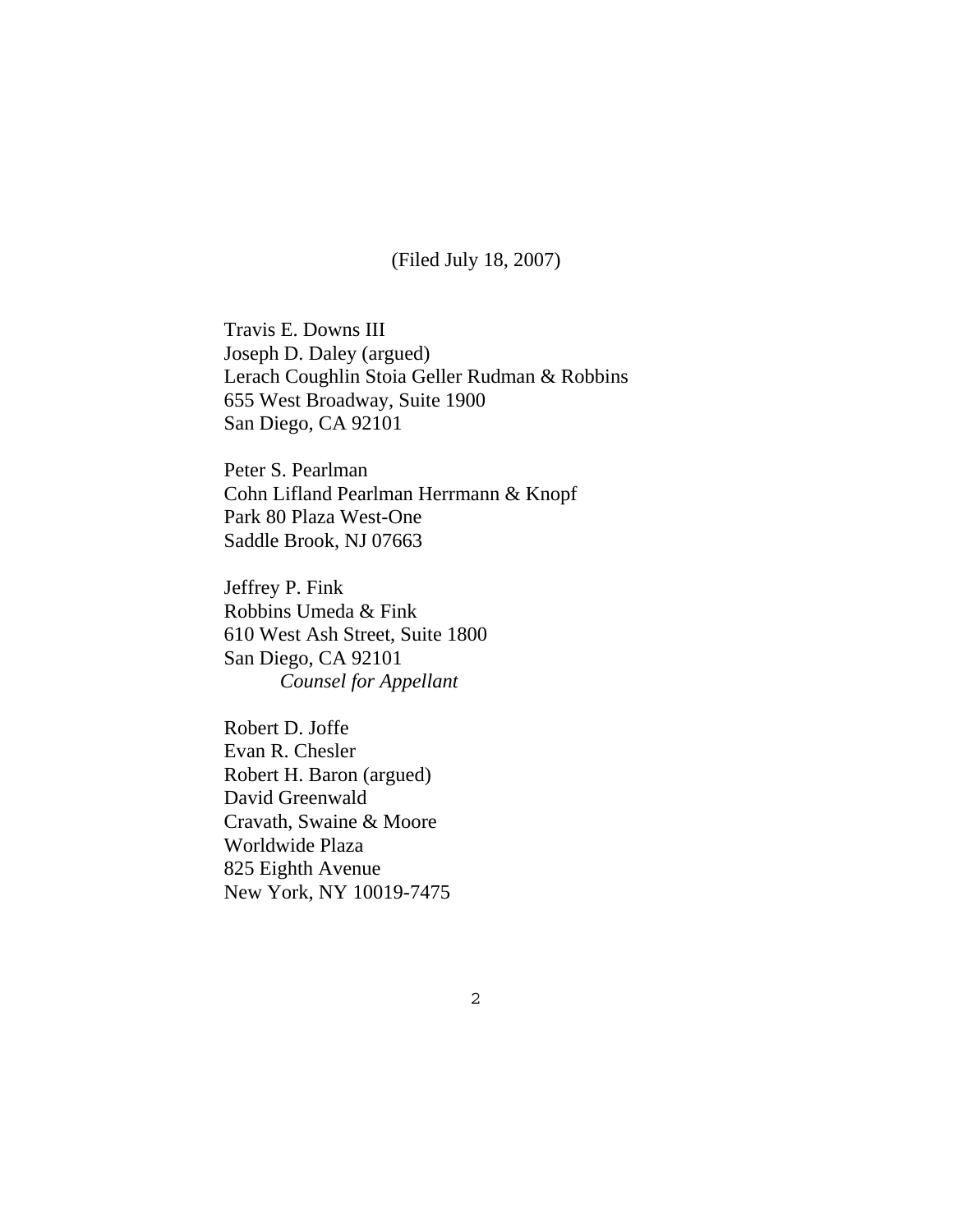William R. Stein Roberta Koss Hughes Hubbard & Reed 1775 I Street, N.W., Suite 600 Washington, DC 20006-2401 *Counsel for Appellee* \_\_\_\_\_\_\_\_\_\_\_\_\_\_\_\_\_\_\_\_\_\_\_

## OPINION OF THE COURT \_\_\_\_\_\_\_\_\_\_\_\_\_\_\_\_\_\_\_\_\_\_\_

SMITH, *Circuit Judge*.

This case is part of the massive VIOXX-related litigation. The primary–and narrow–issue on this appeal is whether the District Court erred by refusing to allow the plaintiffs leave to amend their complaint with additional materials they had proffered to the court to show that amendment would not be futile. $<sup>1</sup>$ </sup>

<sup>&</sup>lt;sup>1</sup>The parties have also briefed the issue of whether the District Court properly granted Merck's motion to strike additional materials proffered by the plaintiffs in their opposition to the defendant's motion to dismiss. This legal issue is not significantly different than the after-acquired information issue we directly confront. On this point, the plaintiffs are correct that this issue "boils down to a single question: May plaintiffs use after-acquired materials that defendants voluntarily handed over to them–pursuant to a negotiated agreement–to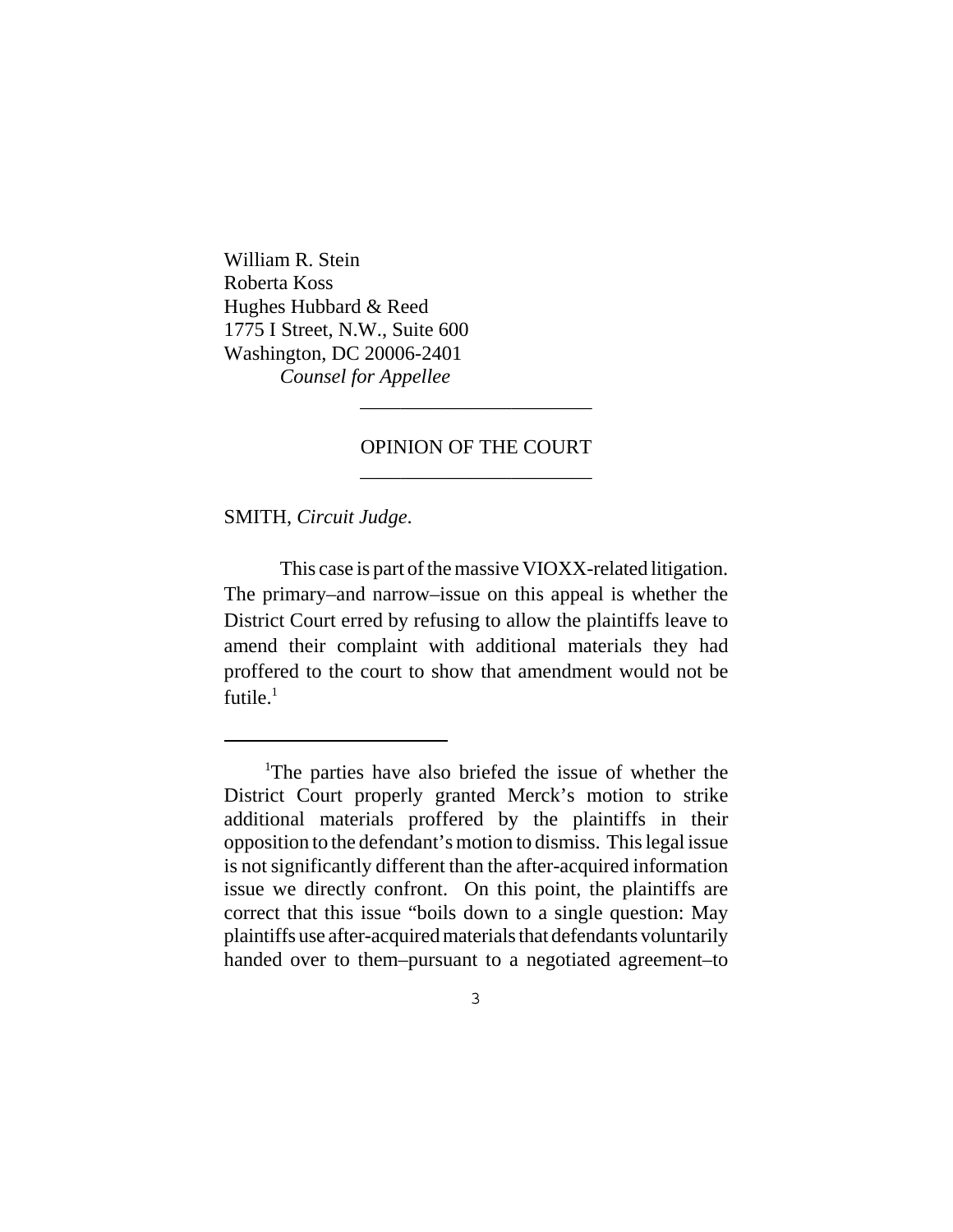This is a shareholder suit, so in the typical situation the plaintiffs would have been required to first make demand upon Merck's Board of Directors. However, the plaintiffs pled demand futility. The District Court dismissed the suit because the plaintiffs did not meet the narrow exception where demand may be excused. Specifically, the plaintiffs did not plead with particularity facts establishing that demand would have been futile at the time they commenced the lawsuit. The District Court concluded that the plaintiffs' allegations of demand futility were "patently conclusory." *In re Merck & Co., Inc.*, 2006 WL 1228595, MDL No. 1658 (SRC), at \*13 (D.N.J. May 5, 2006). The District Court did not permit the plaintiffs to amend their complaint with after-acquired information obtained as a result of a discovery stipulation between the parties. *Id*. at 17-18.

We conclude that the District Court erred in denying the plaintiffs leave to amend their complaint with additional materials on the ground that the materials were acquired as a result of a consensual discovery agreement made by Merck and the derivative plaintiffs. We remand the case to the District Court to determine whether, even with these additional materials, amendment would have been futile.

flesh out and amplify the core allegations in an existing complaint?" To the extent that the information in the plaintiffs' opposition to the defendant's motion to dismiss was obtained as a result of the discovery stipulation agreement, it must be considered on remand.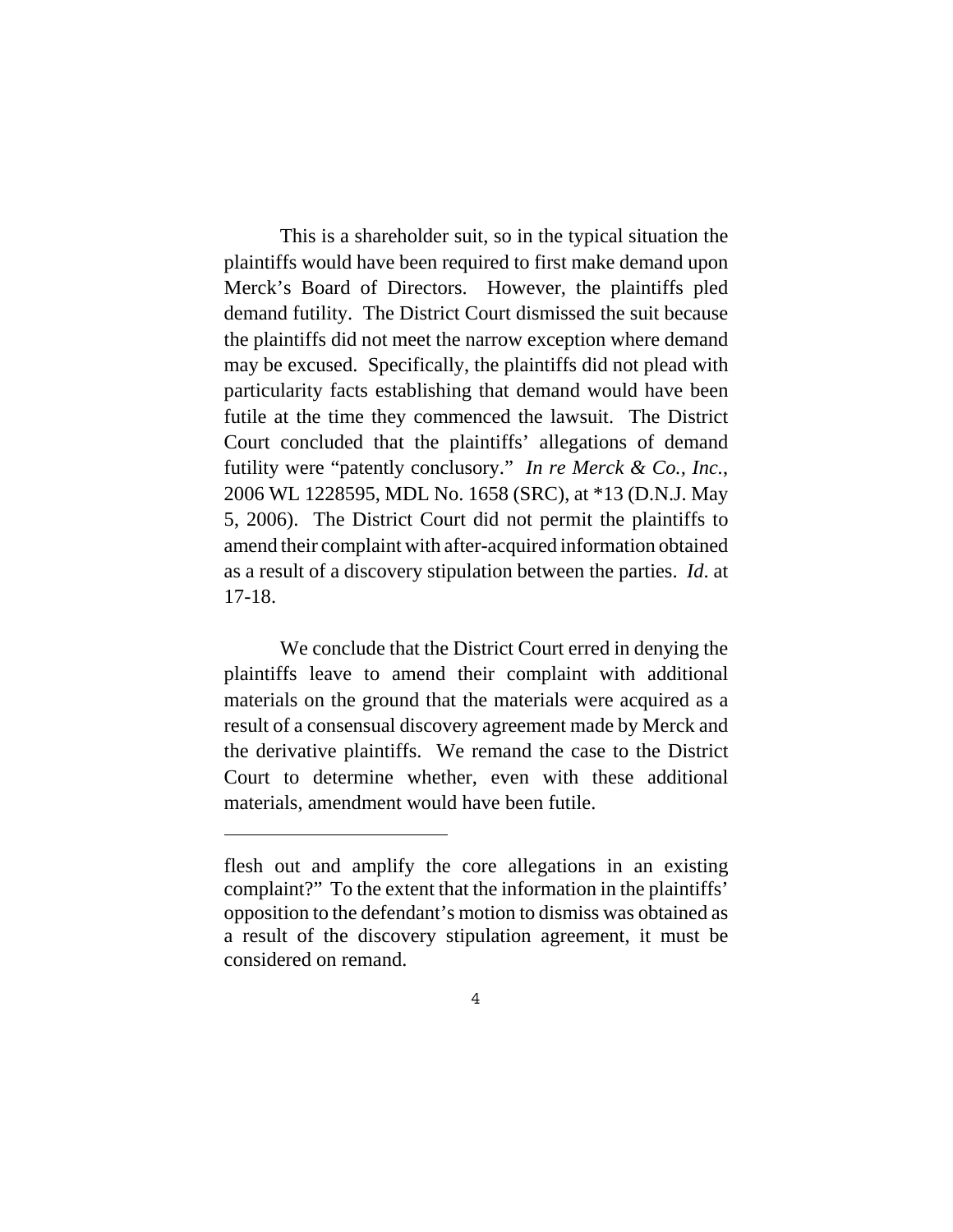#### **I.**

The District Court has stated the facts of this complicated case concisely and accurately, so we repeat them here:

Merck is a global pharmaceutical company incorporated in New Jersey, which researches, develops, manufactures and markets a broad range of medicines and vaccines that improve human and animal health. Plaintiffs are shareholders bringing this action on behalf of Merck against all individuals who were serving on Merck's Board of Directors as of March 11, 2004–the date the first shareholder derivative action relating to VIOXX was filed–as well as thirteen other current or former directors and officers of the company.

VIOXX is a member of a class of pain medications known as non-steroidal anti-inflammatory drugs ("NSAIDs"). VIOXX is one of a new generation of "selective" NSAIDs called COX-2 inhibitors, which are designed to reduce inflammation and pain while avoiding the risk of serious gastrointestinal side effects associated with traditional NSAIDs. After receiving approval from the Food and Drug Administration ("FDA"), VIOXX was introduced to the market in May 1999. VIOXX was marketed and sold for over five years until September 30, 2004, when Merck voluntarily withdrew the medication.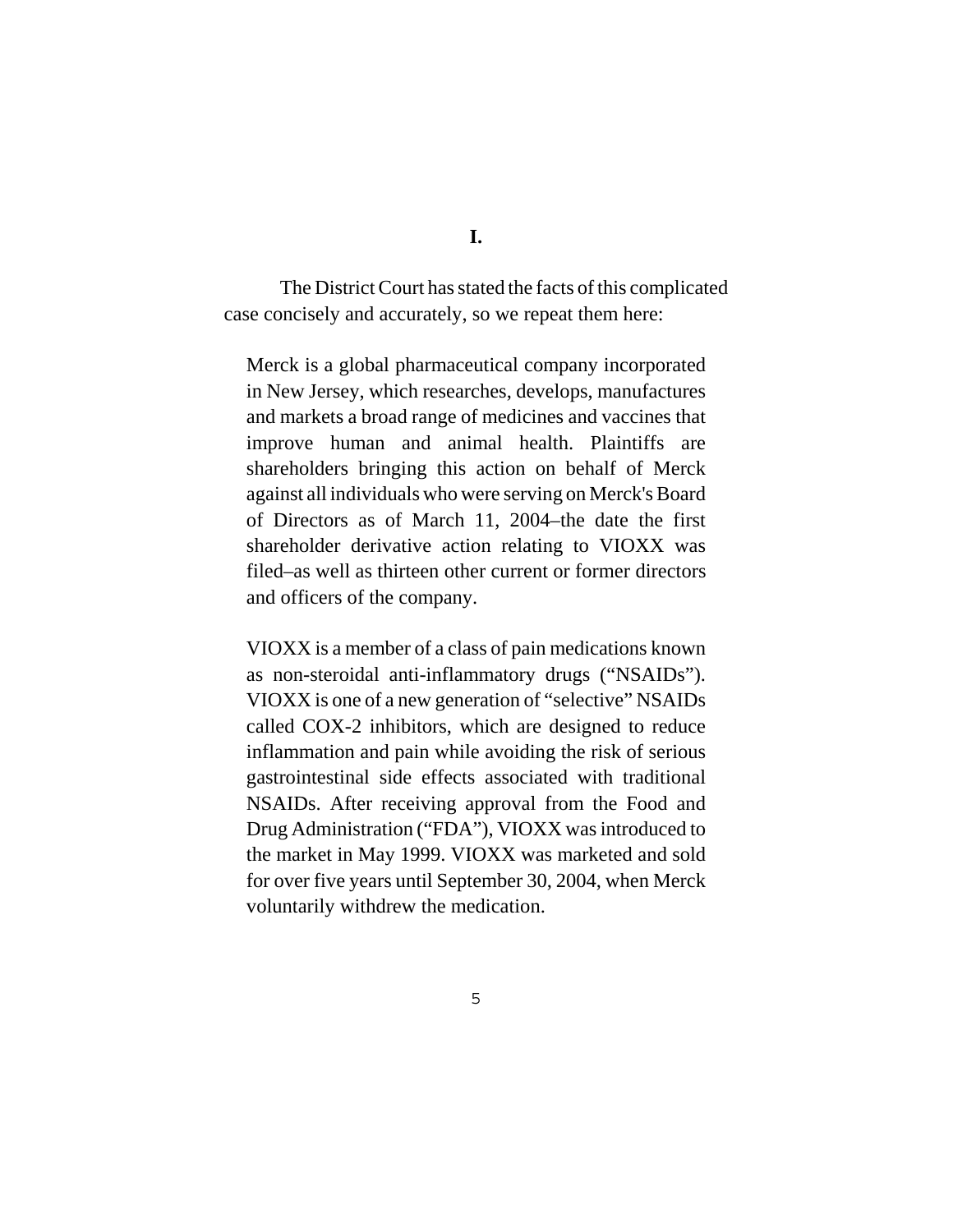Plaintiffs contend that scientists within Merck were aware that VIOXX may cause cardiovascular problems for its users as early as 1996. Plaintiffs allege that, from approximately 1996 to 2004, Merck made public statements which promoted the use of VIOXX for treatment of arthritis, and for other pain sufferers. None of these statements, however, mentioned any cardiovascular risks associated with the use of VIOXX, despite Defendants' alleged knowledge of this problem. Plaintiffs contend that Defendants continued to have the Company conceal VIOXX's health risks and repeatedly emphasized safety despite scientific data to the contrary.

In 1999, Merck initiated an 8,000-person VIOXX Gastrointestinal Outcomes Research ("VIGOR") trial designed to prove the drug's gastrointestinal safety benefits. The trial compared people taking a high dose of VIOXX with those taking naproxen, and excluded those at a high risk of heart problems. The results of the VIGOR study came in on March 9, 2000. The results showed that VIOXX patients suffered fewer stomach problems than the naproxen group, but significantly more blood-clot related problems. These results were published in the New England Journal of Medicine in November of 2000. Although the article discussed VIOXX's benefits for the stomach, it did not discuss in any detail information about potential cardiovascular complications.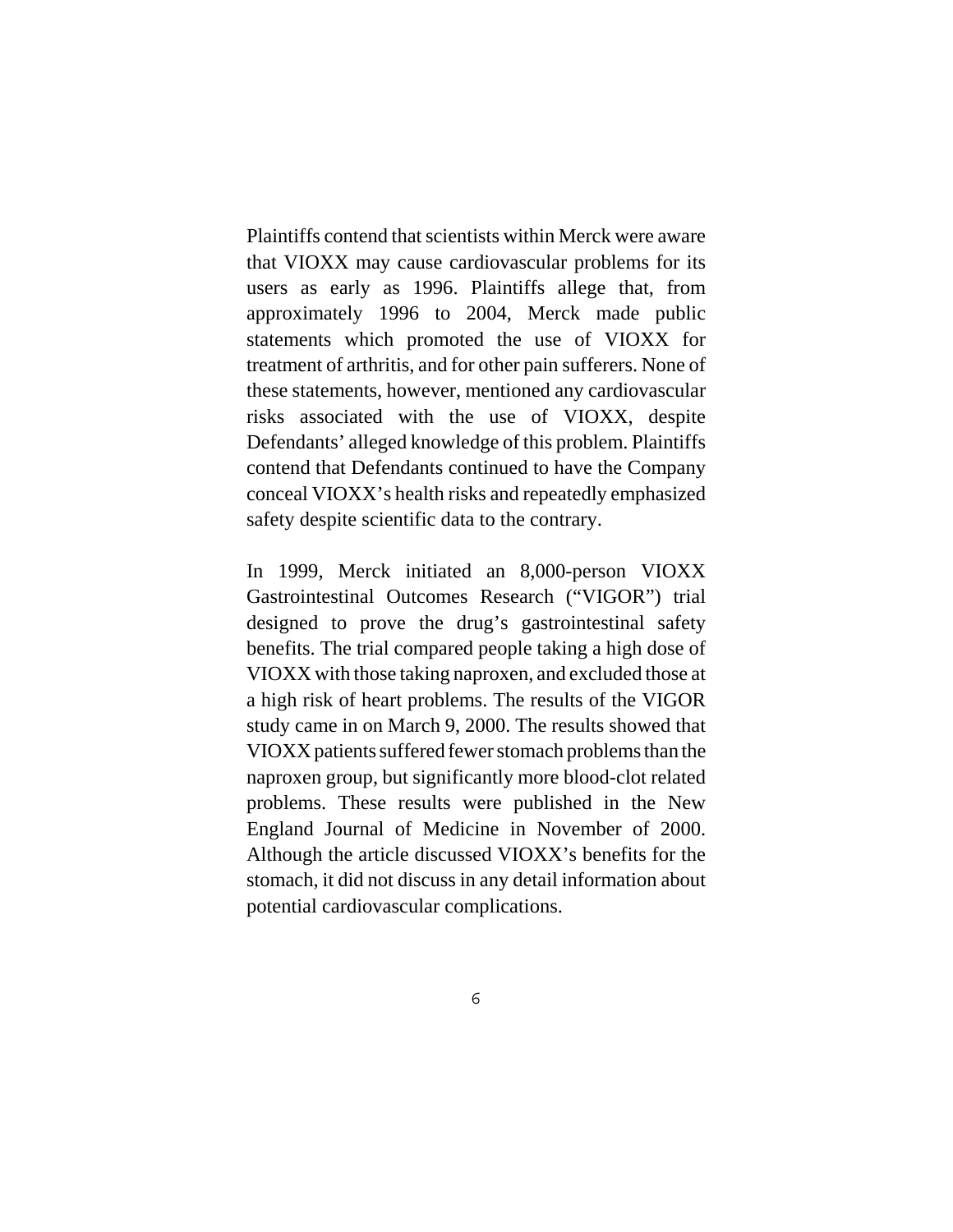On February 8, 2001, Merck executives met with the FDA Arthritis Advisory Committee to discuss VIOXX and the VIGOR trial. During the meeting, approximately seven doctors discussed cardiovascular complications associated with VIOXX. Plaintiffs maintain that Defendants, nonetheless, caused Merck to issue a press release on May 22, 2001 in which the Company "reconfirmed the favorable cardiovascular safety profile of VIOXX."

On August 22, 2001, researchers at the Cleveland Clinic published a study in the Journal of the American Medical Association ("JAMA") which discussed the VIGOR study and Celecoxib Long-term Arthritis Safety Study ("CLASS") studies. The article stated that "[t]he annualized myocardial infarction rates for COX-2 inhibitors in both VIGOR and CLASS were significantly higher than that in the placebo group.... The available data raise a cautionary flag about the risk of cardiovascular events with COX-2 inhibitors." Plaintiffs allege that prior to the publication of the article, Defendants caused Merck to publicly claim that "VIOXX does not result in any increase in cardiovascular events compared to placebo," and that it had "additional data beyond what [the Cleveland Clinic] cite[s], and the findings are very, very reassuring." On September 17, 2001, the FDA sent Defendant Gilmartin a warning letter stating that Merck's promotional campaign "minimizes the potentially serious cardiovascular findings that were observed in the [VIGOR] study, and thus, misrepresents the safety profile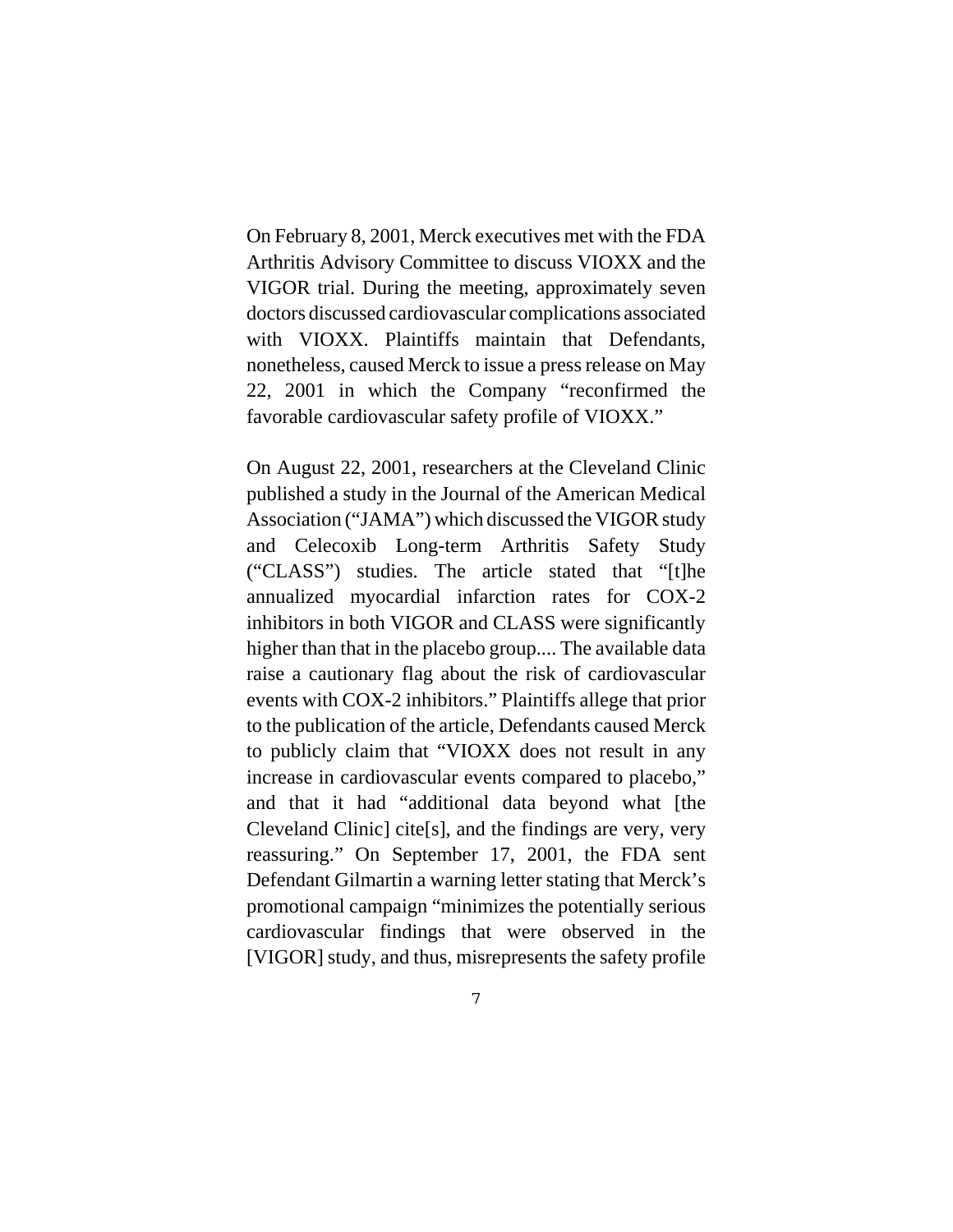for VIOXX." In May 2004, Harvard researchers published the results of a Merck-sponsored study which "found VIOXX was associated with an elevated risk of heart attacks (39% higher), compared to the use of Celebrex or a placebo." Plaintiff alleges that Defendants "demanded that researchers delete or tone down their findings," and that prior to publication of the results, Defendants removed the name of a Merck employee who had worked on the study from the list of authors.

On August 25, 2004, Dr. David Graham, an FDA researcher, presented the results of an FDA study at a medical conference. The results showed that higher doses of VIOXX "may have led to more than 27,000 heart attacks and sudden cardiac deaths" and triple the risk of heart attacks and death. Plaintiffs contend that the following day, Defendants caused Merck to state publicly that they "strongly disagree[d] with Graham's conclusion, and that 'Merck stands behind the efficacy, overall safety and cardiovascular safety of VIOXX.'"

Plaintiffs further allege that Defendants threatened and intimidated numerous academics who publicly questioned or discussed the safety of VIOXX. Plaintiffs maintain that certain Merck directors held the power to withdraw important funding from academic research and also cancelled the presentations of doctors who questioned the safety of VIOXX.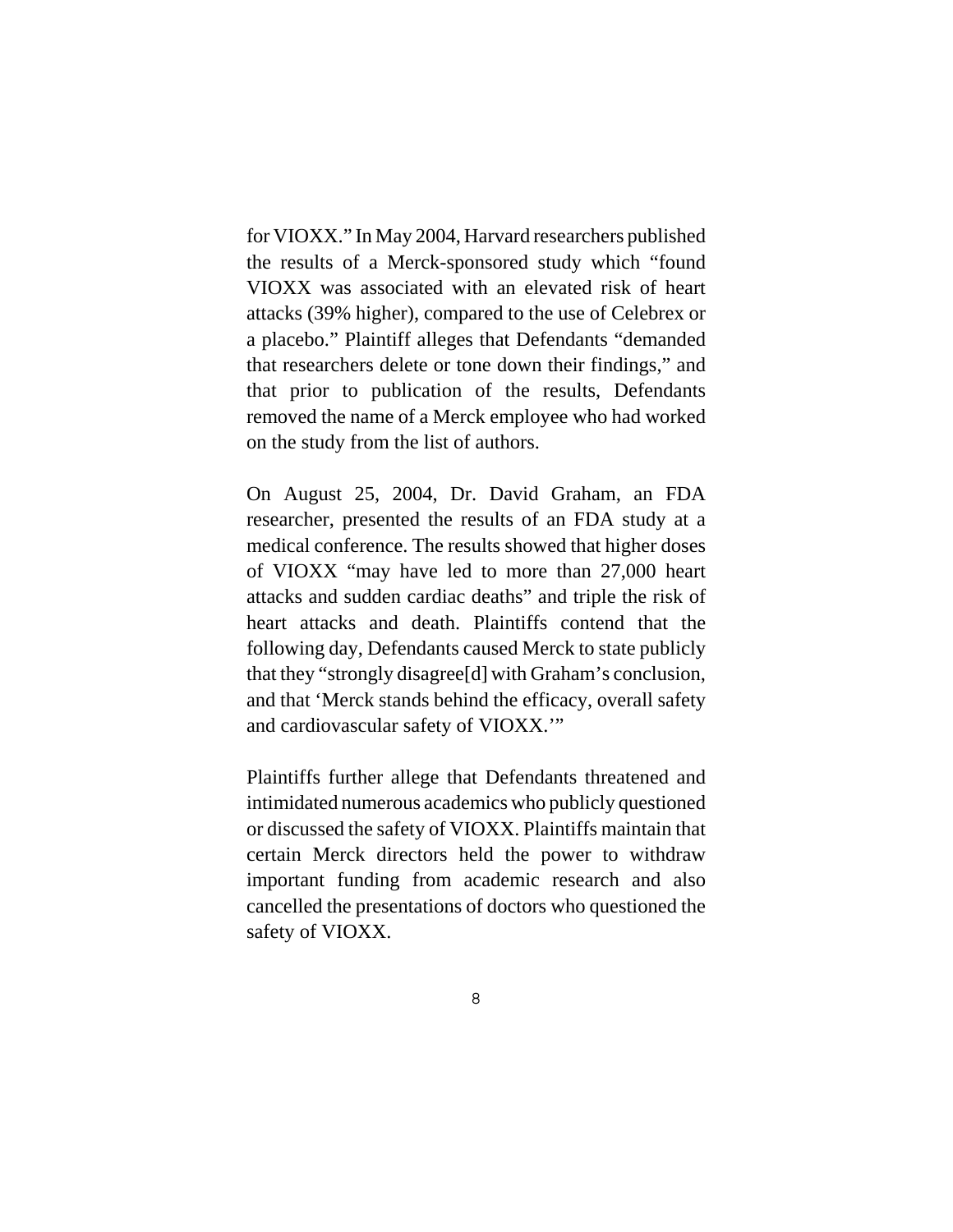*See In re Merck & Co., Inc.*, 2006 WL 1228595, at \*\*1-3 (internal citations omitted).

Because of the harm allegedly caused by VIOXX, Merck now faces thousands of lawsuits. These lawsuits come in a variety of forms, including product liability and shareholder derivative actions. On February 23, 2005, the Judicial Panel on Multidistrict Litigation transferred all VIOXX-related derivative, securities and ERISA actions to the District of New Jersey for pre-trial consideration and/or coordination. Consolidation occurred on May 6, 2005. The plaintiffs in this case filed their complaint on June 20, 2005, arguing that demand on Merck's Board of Directors would be futile. On June 27, 2005, the Magistrate Judge approved a discovery stipulation agreement between the parties that stated, in relevant part, that "all discovery in the Consolidated Derivative Action, except for requests for production of documents focused on the Merck Board of Directors' actions concerning VIOXX prior to Merck's voluntary withdrawal of VIOXX on September 30, 2004, shall be stayed pending the Court's ruling on the motion to dismiss the Consolidated Derivative Complaint, unless the Court enters an order permitting such discovery to proceed."

In late August 2005, Merck filed a motion to dismiss on the grounds that the plaintiffs had failed to make a pre-suit demand upon the March 2004 Board and had failed to adequately plead demand futility. In November 2005, the plaintiffs filed a redacted version of their memorandum in opposition to the defendants' motion to dismiss. The plaintiffs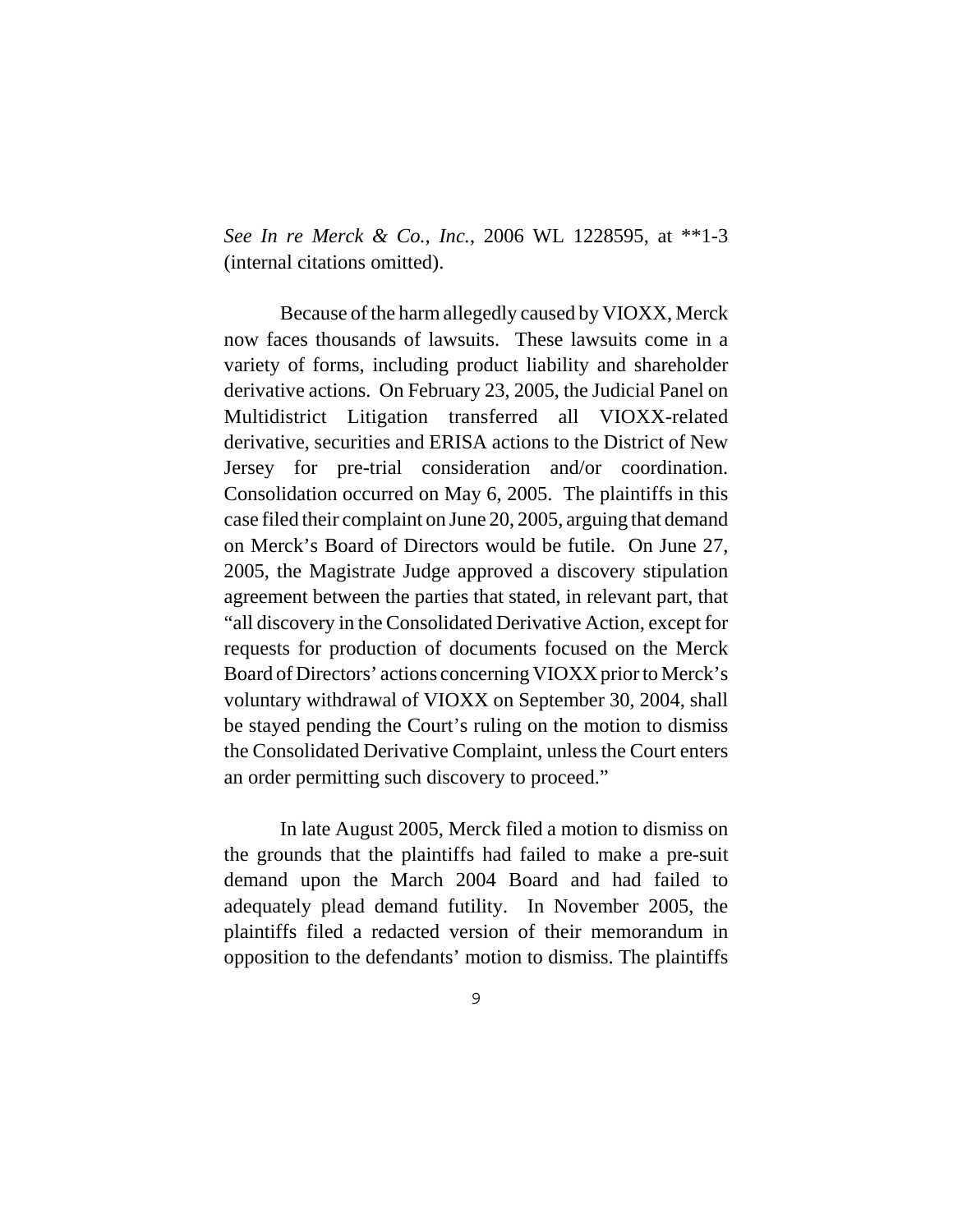also filed an unredacted version of their opposition under seal, which contained arguments and factual assertions that relied on after-acquired information the plaintiffs obtained during the course of discovery. On December 22, 2005, Merck filed a motion to strike the extraneous documents in the plaintiffs' opposition memorandum. At an April 5, 2006 hearing, the District Court granted Merck's motion to strike because it concluded that much of the information in the plaintiffs' unredacted brief was not contained in the complaint and did not constitute the type of material that can be considered on a motion to dismiss pursuant to Rule 12(b)(6). The general rule in demand futility cases is that discovery may not be used to supplement demand futility allegations.

On May 5, 2006, the District Court granted Merck's motion to dismiss the plaintiffs' complaint with prejudice, and also denied the plaintiffs' leave to amend their complaint to supplement their demand futility allegations based on information acquired through discovery. $2$ 

<sup>&</sup>lt;sup>2</sup>We do not have a proposed amended complaint from the plaintiffs. This Court has refused to permit leave to amend when the party failed to provide the proposed amended complaint, because "the court had nothing upon which to exercise its discretion." *Lake v. Arnold*, 232 F.3d 360, 374 (3d Cir. 2000). However, our situation is different here, because the District Court acknowledged that such a complaint would "incorporate information obtained in discovery, stricken from use in the instant Motion to Dismiss, to supplement and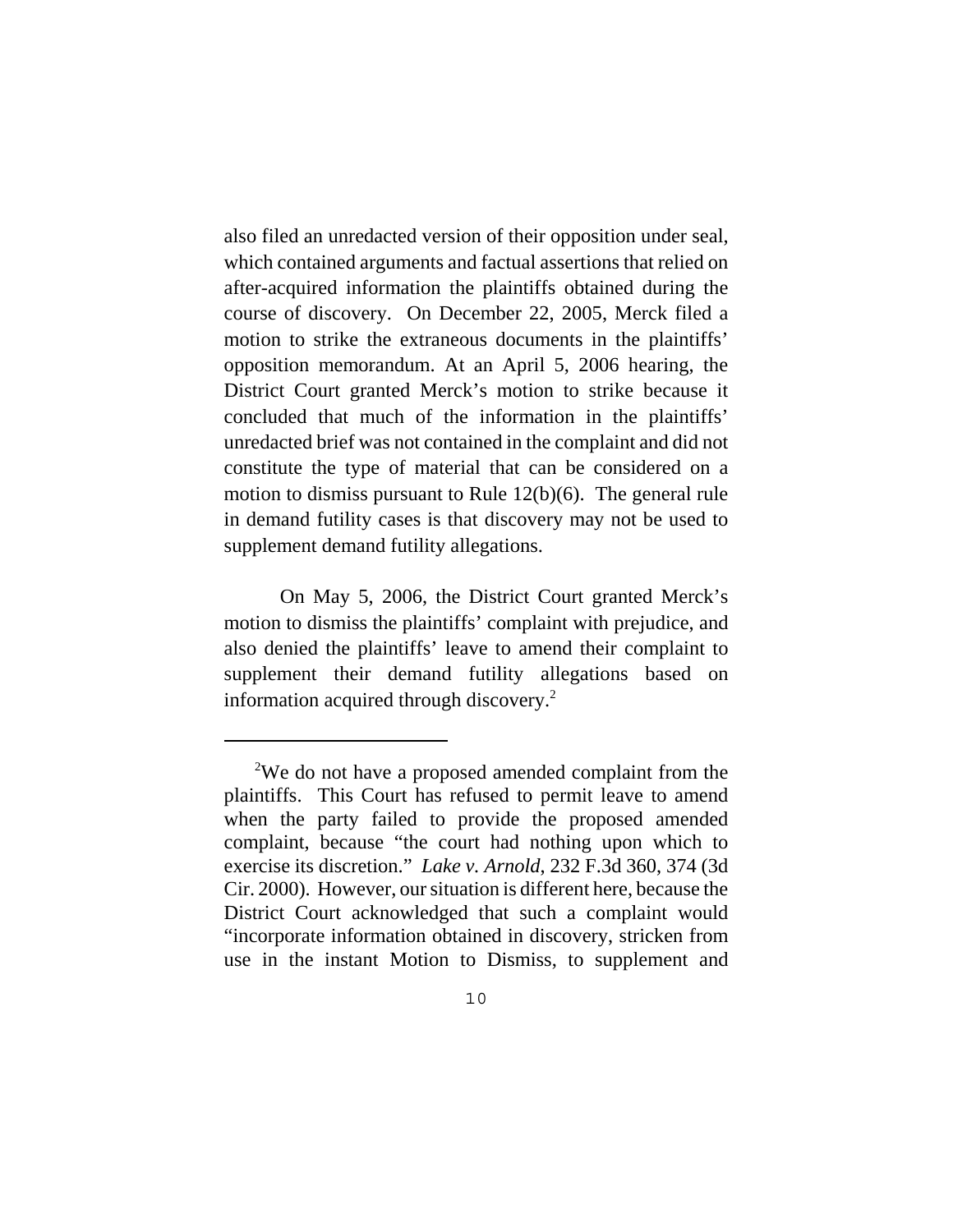The District Court exercised diversity jurisdiction over this case pursuant to 28 U.S.C.  $\S 1332(a)(1)$ . Our jurisdiction is pursuant to 28 U.S.C. § 1291, because the District Court's dismissal with prejudice constituted a final order.

We review both a district court's refusal to grant the plaintiffs' leave to amend their complaint and a district court's ruling on demand futility under Federal Rule of Civil Procedure 23.1 for abuse of discretion. *Kanter v. Barella*,--- F.3d ----, No. 05-5398, 2007 WL 1519894 (3d Cir. May 25, 2007); *Hill v. City of Scranton*, 411 F.3d 118, 125 (3d Cir. 2005). To the extent that the District Court made conclusions of law, our review is *de novo*. *See Blasband v. Rales*, 971 F.2d 1034, 1040 (3d Cir. 1992).

In this case, we are confronted with the decision by the District Court that held, as a matter of law, that after-acquired information obtained through the stipulated discovery agreement could not be used to supplement the plaintiffs' demand futility allegations. We review this conclusion of law *de novo*. Both parties agree that we should apply New Jersey law to this case, as "federal courts hearing shareholders' derivative actions involving state law claims apply the federal procedural

particularize" the initial complaint. *In re Merck & Co., Inc.*, 2006 WL 1228595, at \*17.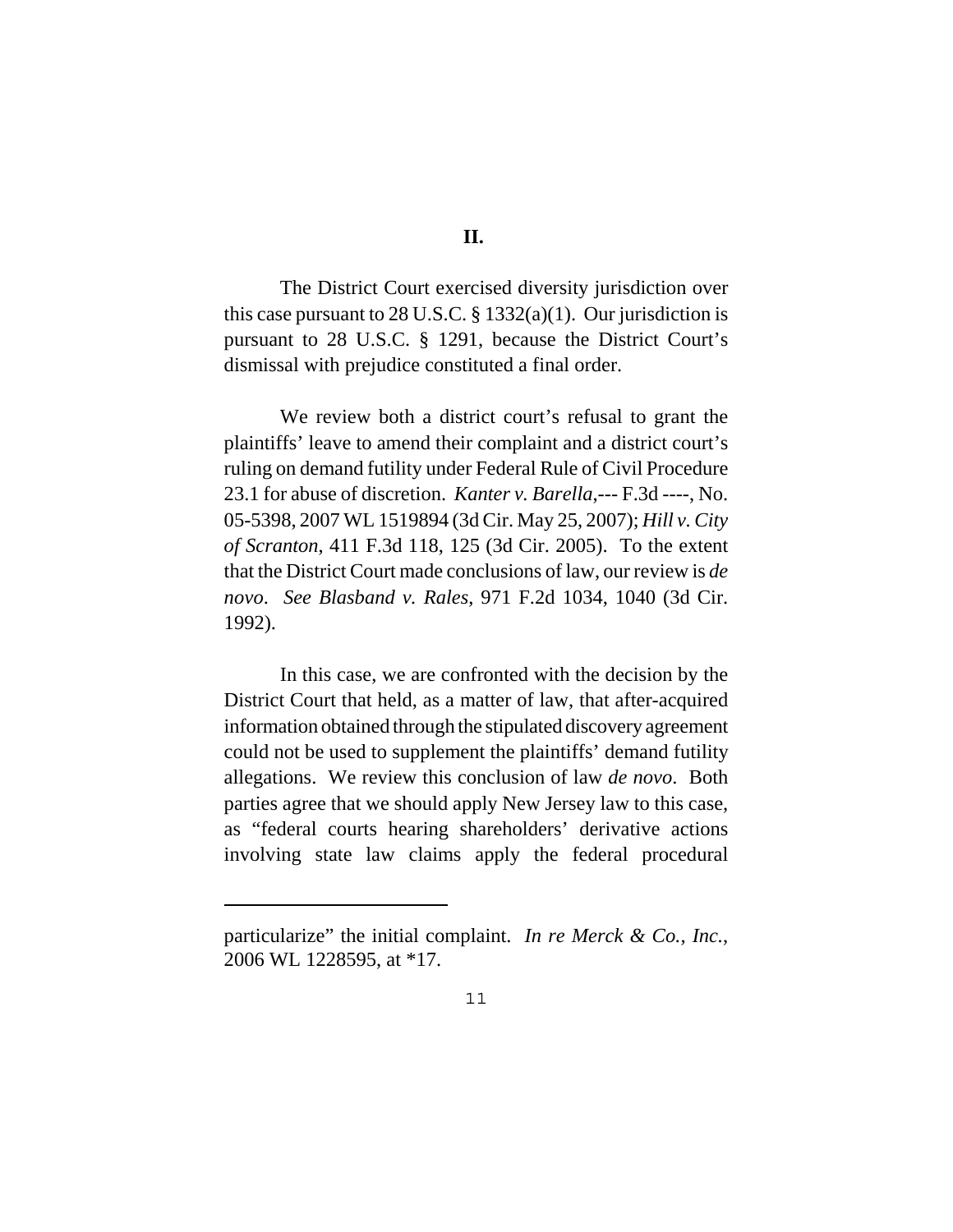requirement of particularlized pleading, but apply state substantive law to determine whether the facts demonstrate demand would have been futile and can be excused." *Kanter*, 2007 WL 1519894, at \*2.

#### **III.**

#### **A. Demand**

Shareholder derivative suits typically require plaintiffs to make pre-suit demand on the board of directors that the board bring suit on behalf of the corporation. *Blasband*, 971 F.2d at 1048. The reason for this requirement is that "[t]he decision to bring a lawsuit or to refrain from litigating a claim on behalf of the corporation is a decision concerning the management of the corporation and consequently is the responsibility of the directors." *Id*. (citations omitted). There are narrow exceptions when shareholders will be excused from making demand. The New Jersey Supreme Court has adopted Delaware's demand futility standard. *In re PSE & G S'holder Litig.*, 801 A.2d 295, 310 (N.J. 2002); *Kanter*, 2007 WL 1519894, at \*4 ("Because the New Jersey Supreme Court in PSE&G sought guidance from Delaware's decisional law, we will do the same here."). As the New Jersey Supreme Court stated, "for shareholder plaintiffs in New Jersey to withstand a motion to dismiss for failure to make a demand, they must plead with particularity facts creating a reasonable doubt that: (1) the directors are disinterested and independent, or (2) the challenged transaction was otherwise the product of a valid exercise of business judgment." *In re PSE &*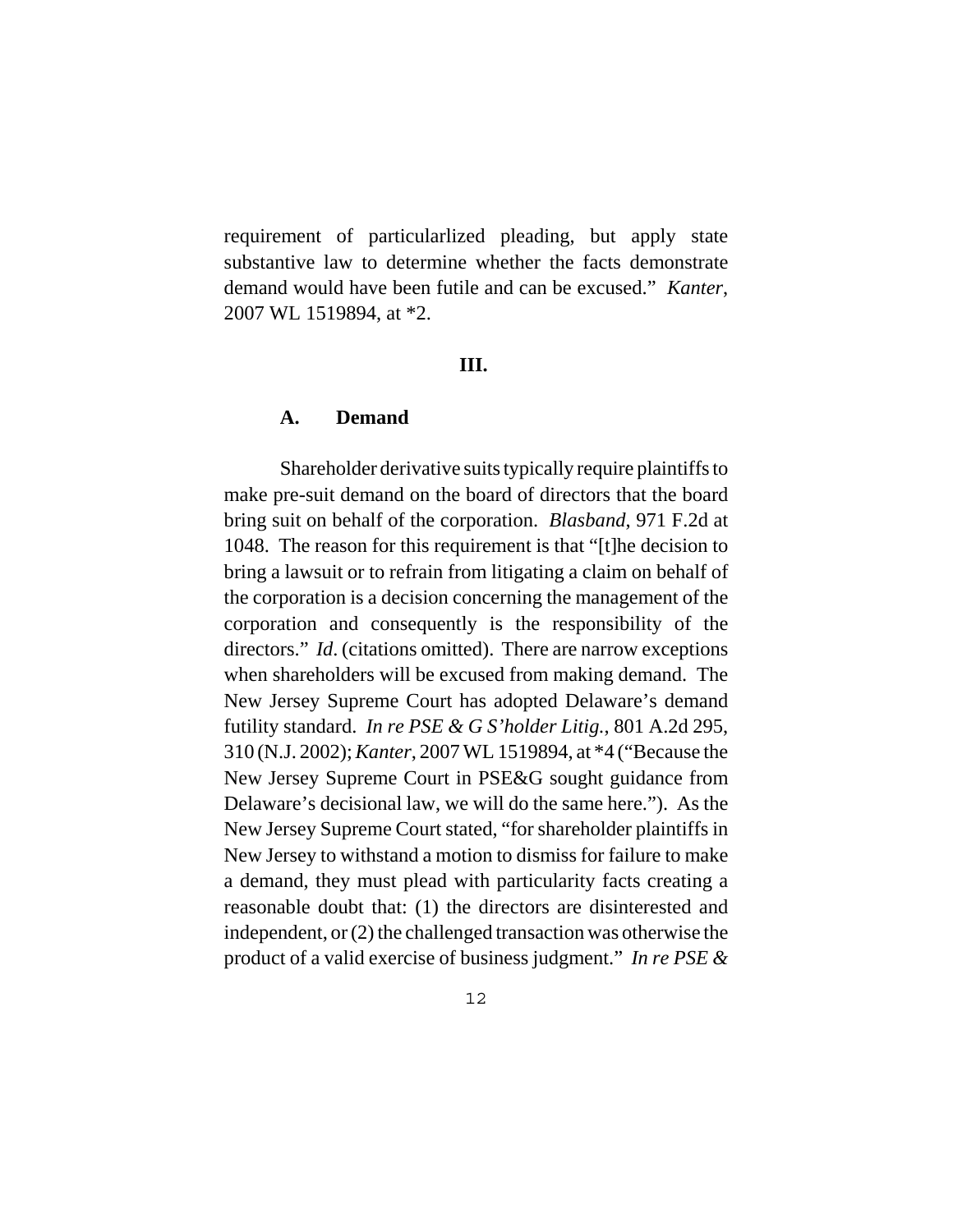*G*, 801 A.2d at 310. If, as in this case, the board of directors is being accused of a *failure* to act, then the second prong technically does not apply and demand futility must be shown through the first prong.3 *Id*. at 309-10. The first prong nonetheless requires us to look to the business judgment rule, as "the entire question of demand futility is inextricably bound to issues of business judgment." *Aronson v. Lewis*, 473 A.2d 805, 812 (Del. 1984); *id.* at 813 (stating that "a conscious decision to refrain from acting may nonetheless be a valid exercise of business judgment and enjoy the protections of the rule"). In this regard, "when the complaint asserts inaction by the board, as here, courts will not excuse demand 'in the absence of allegations demonstrating why the board is incapable of considering a demand'." *Kanter*, 2007 WL 1519894, at \*3 (quoting *In re Prudential Ins. Co. Derivative Litig.*, 659 A.2d 961, 975 (N.J. Super. 1995); *Rales v. Blasband*, 634 A.2d 927, 934 (Del. 1993)). "[W]here inaction is the heart of the allegation, the plaintiff bears the burden of demonstrating a reasonable doubt as to the validity of the business judgment presumption." *Kanter*, 2007 WL 1519894, at \*6.

As we have stated, derivative plaintiffs are required to

<sup>&</sup>lt;sup>3</sup>The counsel for the plaintiffs agreed in the motion to strike hearing that the focus is on the first prong:

Court: "In short, I am not dealing with [the] second prong of the demand futility test. Correct?

Derivative Plaintiffs' Counsel: "In this case all the action is going to be in the first prong." JA215-16.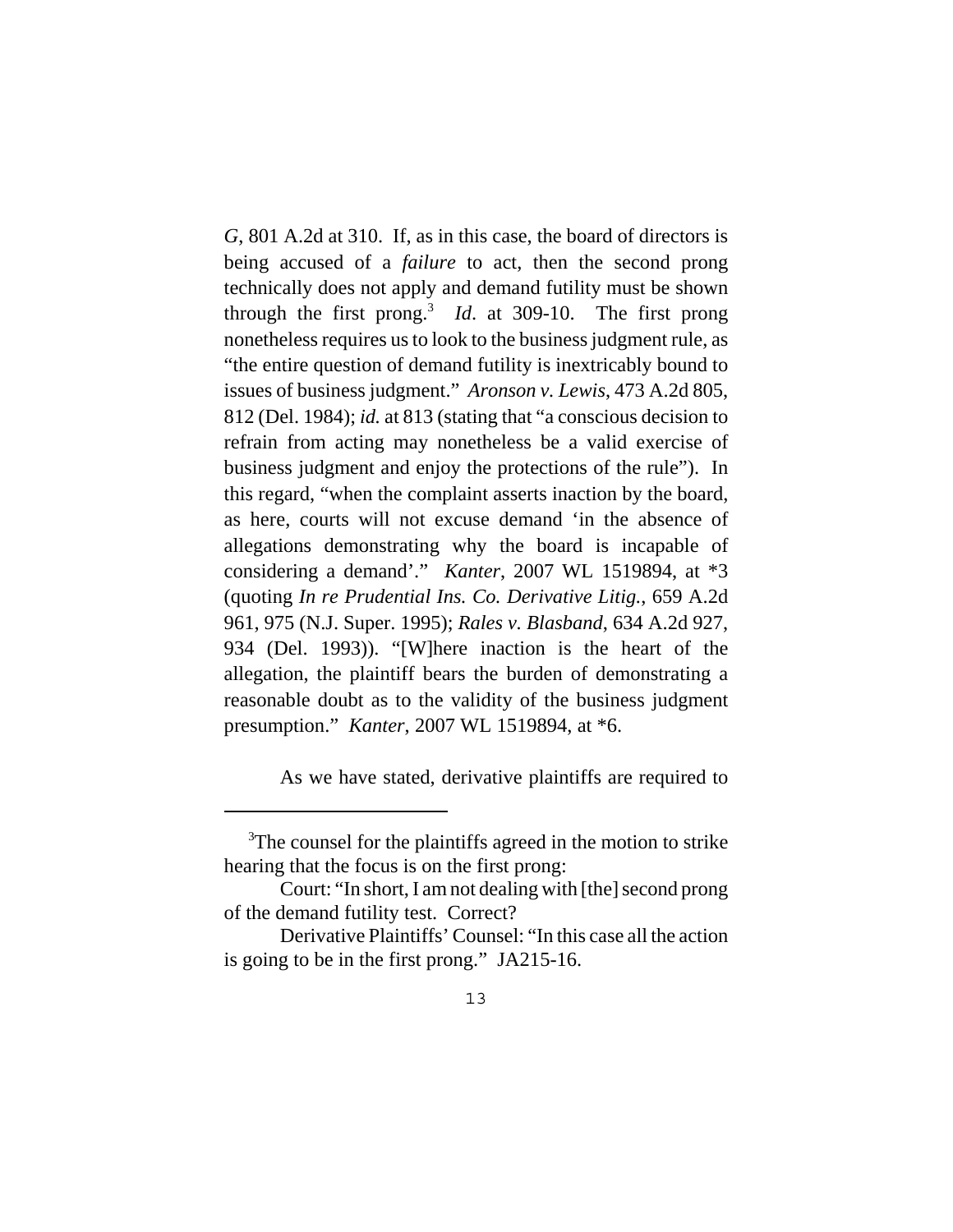establish that demand would have been futile at the time they commenced litigation. FED. R. CIV. P. 23.1; N.J. CT. R. 4:32-3. A corollary of this rule is that discovery generally may not be used to supplement allegations of demand futility. *Beam v. Stewart*, 845 A.2d 1040, 1056 (Del. 2004) ("In general, derivative plaintiffs are not entitled to discovery in order to demonstrate demand futility."); *In re PSE & G*, 801 A.2d at 312 (stating that "when a court decides a defendant's motion to dismiss a shareholder's suit for failure to make a demand as required under Rule 4:32-5, the court's review is generally limited to the pleadings"); *Rales*, 634 A.2d at 934 n.10 ("[D]erivative plaintiffs . . . are not entitled to discovery to assist their compliance with Rule 23.1."). This rule serves the underlying purpose of the demand requirement. As the District Court stated, "[t]he demand requirement would be rendered meaningless if a plaintiff who cannot establish demand futility when he files suit is nonetheless permitted to amend his pleading using materials later obtained during discovery to justify his failure to make a pre-suit demand." *In re Merck & Co., Inc.*, 2006 WL 1228595, at \*18. If derivative plaintiffs are allowed to obtain discovery after making conclusory allegations in their complaints to strengthen those very complaints, then shareholder plaintiffs will have incentive to make baseless allegations and then engage in discovery fishing expeditions. Further, except in narrow circumstances, directors and officers should not be burdened with engaging in discovery from shareholders who might have no legitimate basis to sue. The demand requirement would be effectively circumvented if we were to adopt a contrary rule.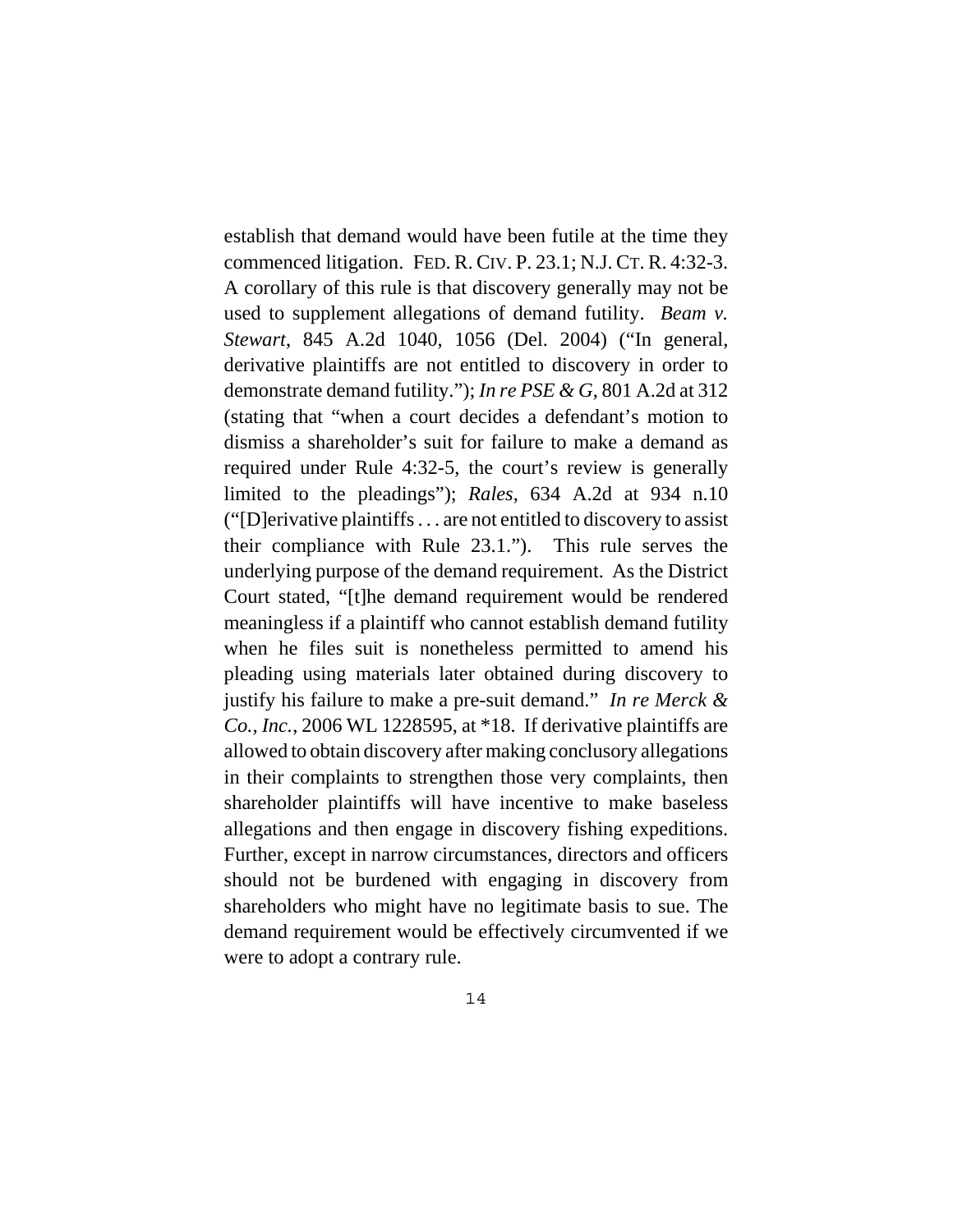The District Court began its leave-to-amend discussion by laying out the parameters of Federal Rule of Civil Procedure 15(a), which states in relevant part that "a party may amend its pleadings only by leave of court or written consent of the adverse party; and leave shall be freely given when justice so requires." The District Court then cited *Foman v. Davis*, 371 U.S. 178, 182 (1962), for the proposition that "[i]n the absence of undue delay, bad faith or dilatory motive on the part of the movant, leave to amend should be freely given." *In re Merck & Co., Inc.*, 2006 WL 1228595, at \*17; *see also Lorenz v. CSX Corp.*, 1 F.3d 1406, 1413-14 (3d Cir. 1993).

Futility is also a sufficient ground to deny leave to amend. *Kanter*, 2007 WL 1519894, at \*7. "'Futility' means that the complaint, as amended, would fail to state a claim upon which relief could be granted." *In re Burlington Coat Factory Sec. Litig.*, 114 F.3d 1410, 1434 (3d Cir. 1997). The District Court concluded that amendment would have been futile because it held that the plaintiffs could not rely on after-acquired information to bolster their conclusory allegations of demand futility.

The plaintiffs argue that the District Court improperly adopted a bright-line rule whereby after-acquired information can never be used in demand futility complaints. The plaintiffs rely primarily on our Court's decision in *Blasband* as well as the Sixth Circuit's in *McCall v. Scott*, 239 F.3d 808 (6th Cir. 2001). Merck contends that the plaintiffs' position contradicts the wellsettled rule that discovery may not be used to supplement demand futility allegations.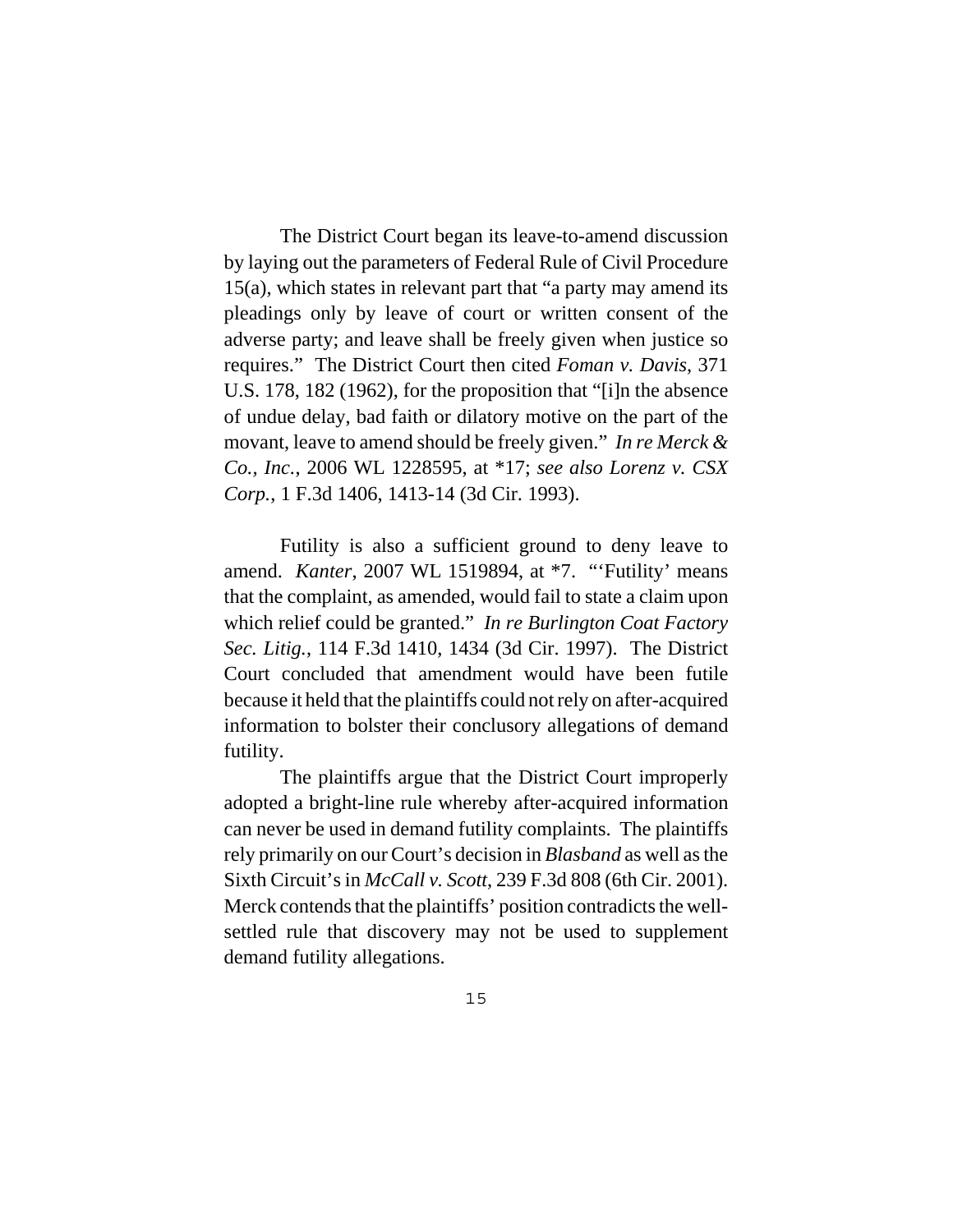In *Blasband*, a plaintiff filed a derivative action alleging that demand was excused. 971 F.2d at 1039. The two issues were whether Blasband had standing to bring the action and whether he established demand futility. The District Court dismissed the complaint, concluding that Blasband did not have standing and did not adequately plead that demand would have been futile. This Court vacated the District Court's decision and remanded, concluding that "[w]e agree with the district court that Blasband has not adequately established that he is excused from making a proper demand. However, we also believe . . . that Blasband does have standing to maintain this derivative action, and we therefore hold that Blasband should be given the opportunity to move to amend the complaint to allege additional facts establishing that a proper demand would have been futile." *Id.* Although the opinion did not address whether Blasband could use discovery, the Court did not place any limitations on the type of information that Blasband could include in his amended complaint. Merck argues that *Blasband* is inapposite because it does not specifically address the use of discovery to amend demand futility allegations.

In *McCall*, the Sixth Circuit reversed a district court decision to not consider an affidavit that the plaintiffs included in their amended shareholder derivative complaint. The *McCall* Court stated that "facts in existence before the derivative claims were filed but not discovered until later, may be considered in determining demand futility." 239 F.3d at 823. Merck attempts to distinguish *McCall* by noting that the discovered information was dated after the first derivative complaint was filed but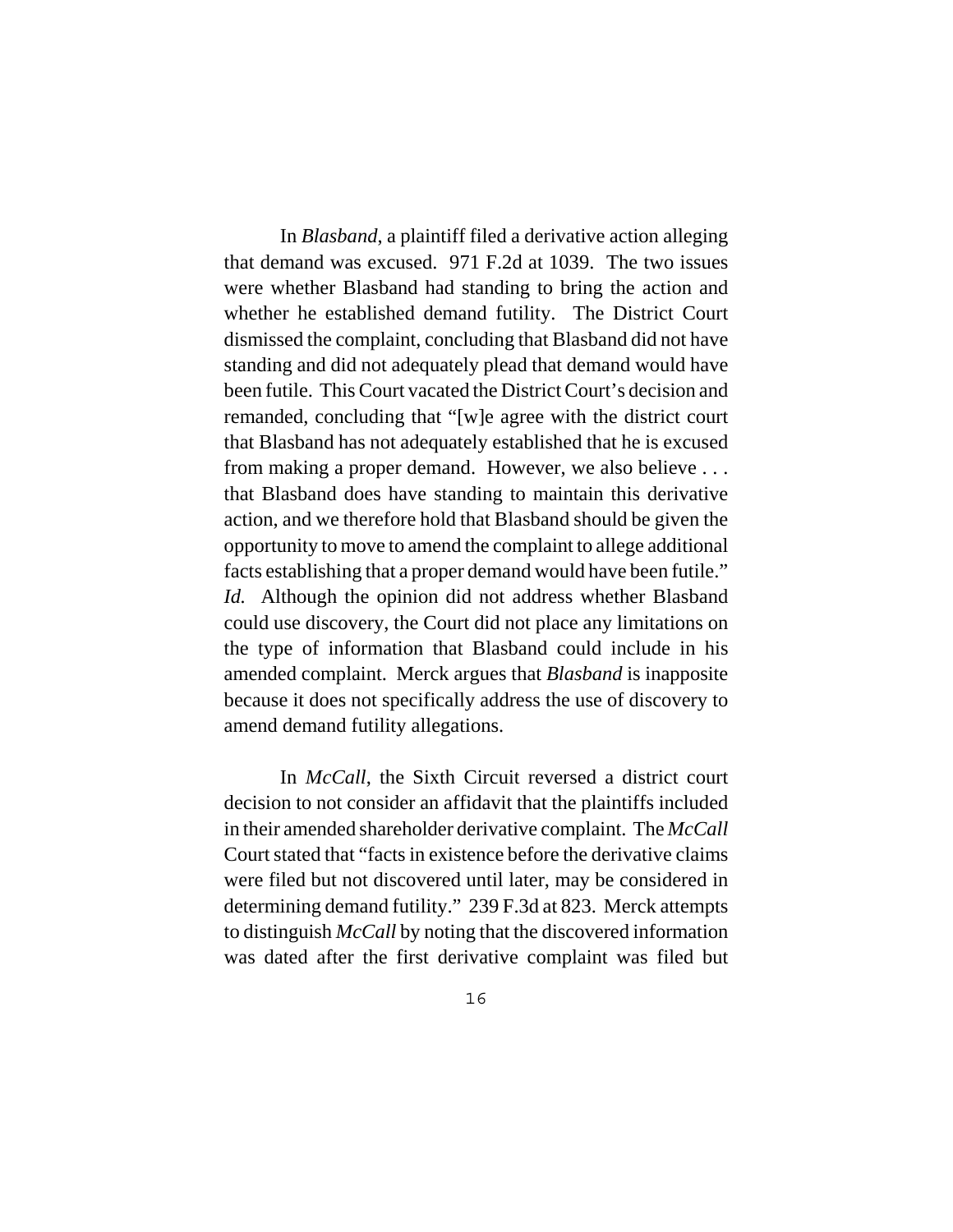before the filing of the operative complaint that contained the demand futility allegations scrutinized by the court, and that the material arose out of discovery from separate (but related) litigation.

We need not wade into the *Blasband*/*McCall* debate to resolve this issue. We agree with the District Court and Merck that, as a general rule, a plaintiff in a shareholder derivative suit may not use discovery to amend demand futility allegations. Whether the discovered material existed before or after the filing of the operative complaint does not alter our analysis. However, this case presents a rare exception to this rule because both parties voluntarily entered into a stipulated discovery agreement that did not preclude the plaintiffs from using this after-acquired information in an amended complaint. Thus, the standard argument–that allowing discovery in demand futility scenarios undermines the authority of the corporation to decide whether to bring suit against itself and gives incentive to shareholders to engage in fishing expeditions–has no applicability when the plaintiffs and the corporation voluntarily agree to permit limited discovery.

## **B. The Stipulated Discovery Agreement**

As the plaintiffs note, Merck voluntarily negotiated and agreed to the scope of a document production with plaintiffs. The agreement did not result from a District Court ruling. This agreement did not restrict the manner in which plaintiffs could utilize the documents.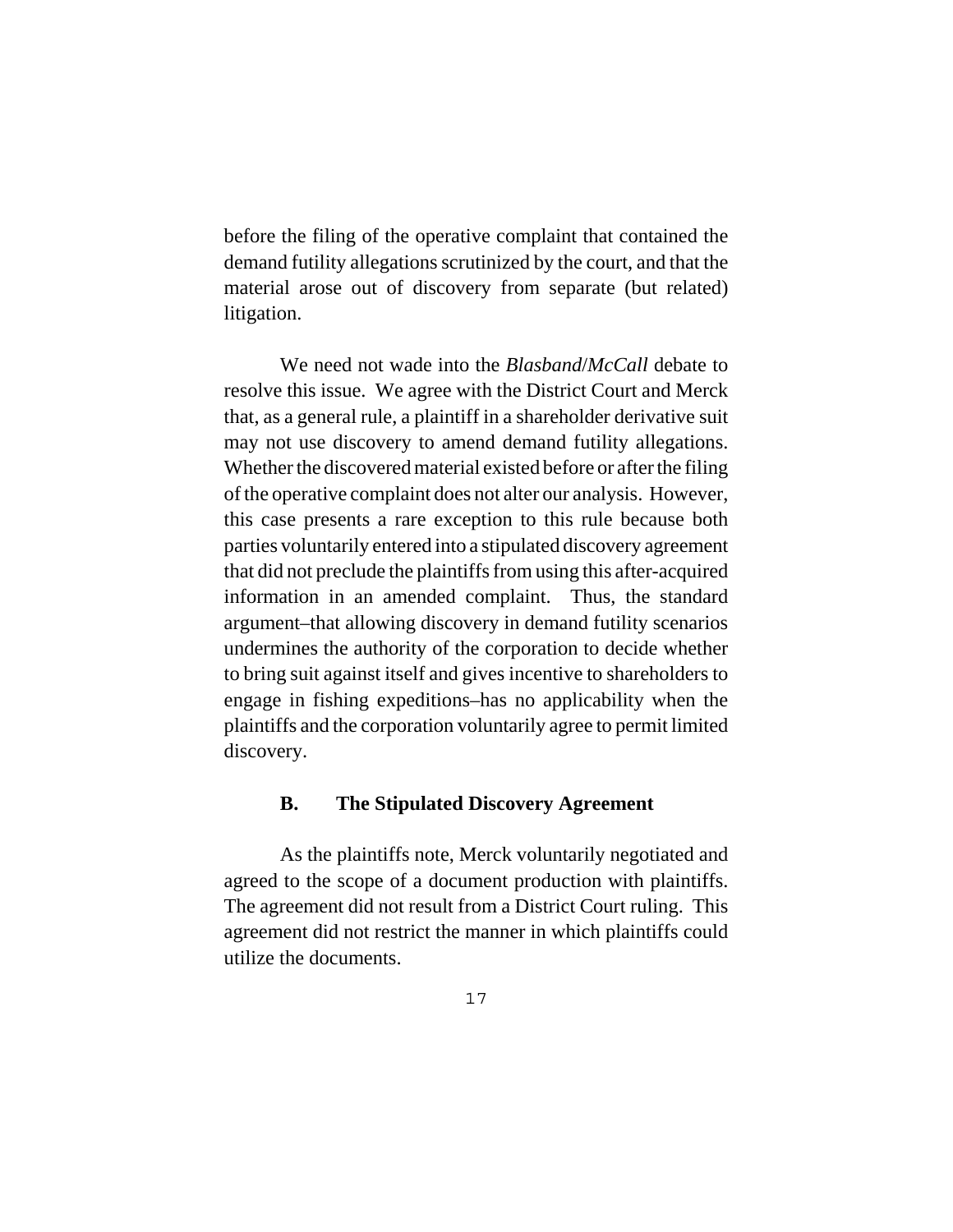Paragraph 5 of the June 27, 2005 discovery stipulation is particularly relevant to our discussion:

> Without limiting the scope of ¶1 above, all discovery in the Consolidated Derivative Action, **except for requests for production of documents focused on the Merck Board of Directors' actions concerning VIOXX prior to Merck's voluntary withdrawal of VIOXX on September 30, 2004**, shall be stayed pending the Court's ruling on the motion to dismiss the Consolidated Derivative Complaint, unless the Court enters an order permitting such discovery to proceed.

The general rule that discovery may not be used to supplement demand futility allegations has no applicability in a case where the parties voluntarily agree to permit discovery to go forward on the one area that has particular import for the motion to dismiss. We recognize that the discovery stipulation was entered into shortly after the initial complaint was filed. This stipulation, though, contains no limitation on how this afteracquired information may be used. When this fact is coupled with the general policy of liberal amendment of pleading standards, we must conclude that the District Court should have considered this after-acquired information in its discussion of whether the plaintiffs may amend their complaint. The District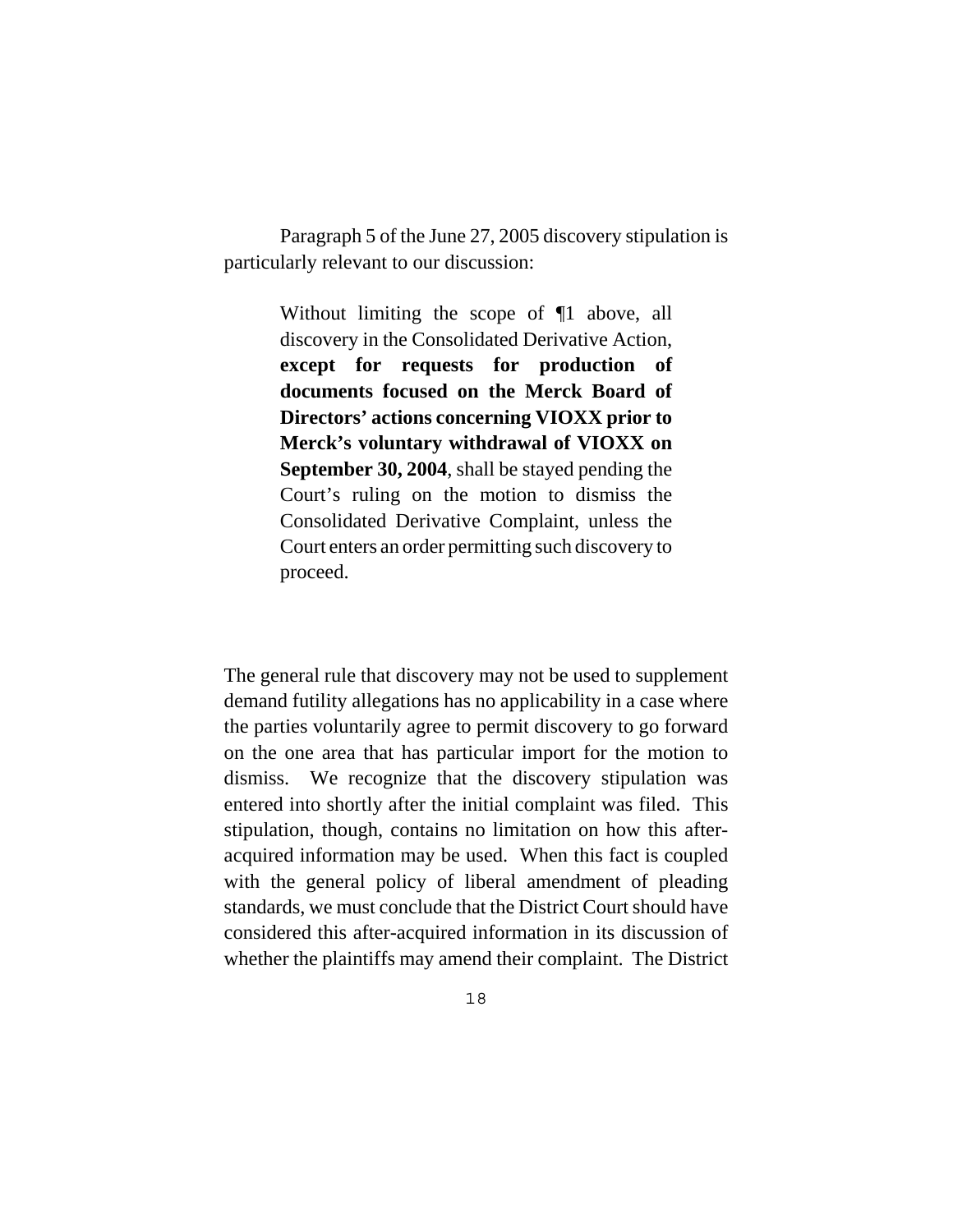Court erred as a matter of law in refusing to consider the discovery that resulted from the consensual stipulation. We will therefore remand this case so that the District Court may examine whether the after-acquired information discovered as a result of the stipulation affects its conclusion that amendment would have been futile.<sup>4</sup>

# **C. Whether Demand Would be Futile**

We decline to examine whether demand would have been futile in light of the information acquired through the June 27, 2005 discovery stipulation agreement. We recognize the superior position of the District Court in addressing this issue.<sup>5</sup>

 <sup>4</sup> We reject the argument that allowing consideration of information obtained pursuant to a discovery stipulation will discourage negotiated settlements of discovery disputes. The parties can simply provide in the discovery stipulation a provision that information obtained pursuant to the stipulation may not be used to supplement demand futility allegations in the complaint.

<sup>&</sup>lt;sup>5</sup>We also do not address the applicability of Merck's exculpatory charter provision to this case, but we do note that courts routinely examine exculpatory agreements in demand futility motions to dismiss. *See, e.g.*, *Guttman v. Huang*, 823 A.2d 492, 501 (Del. Ch. 2003).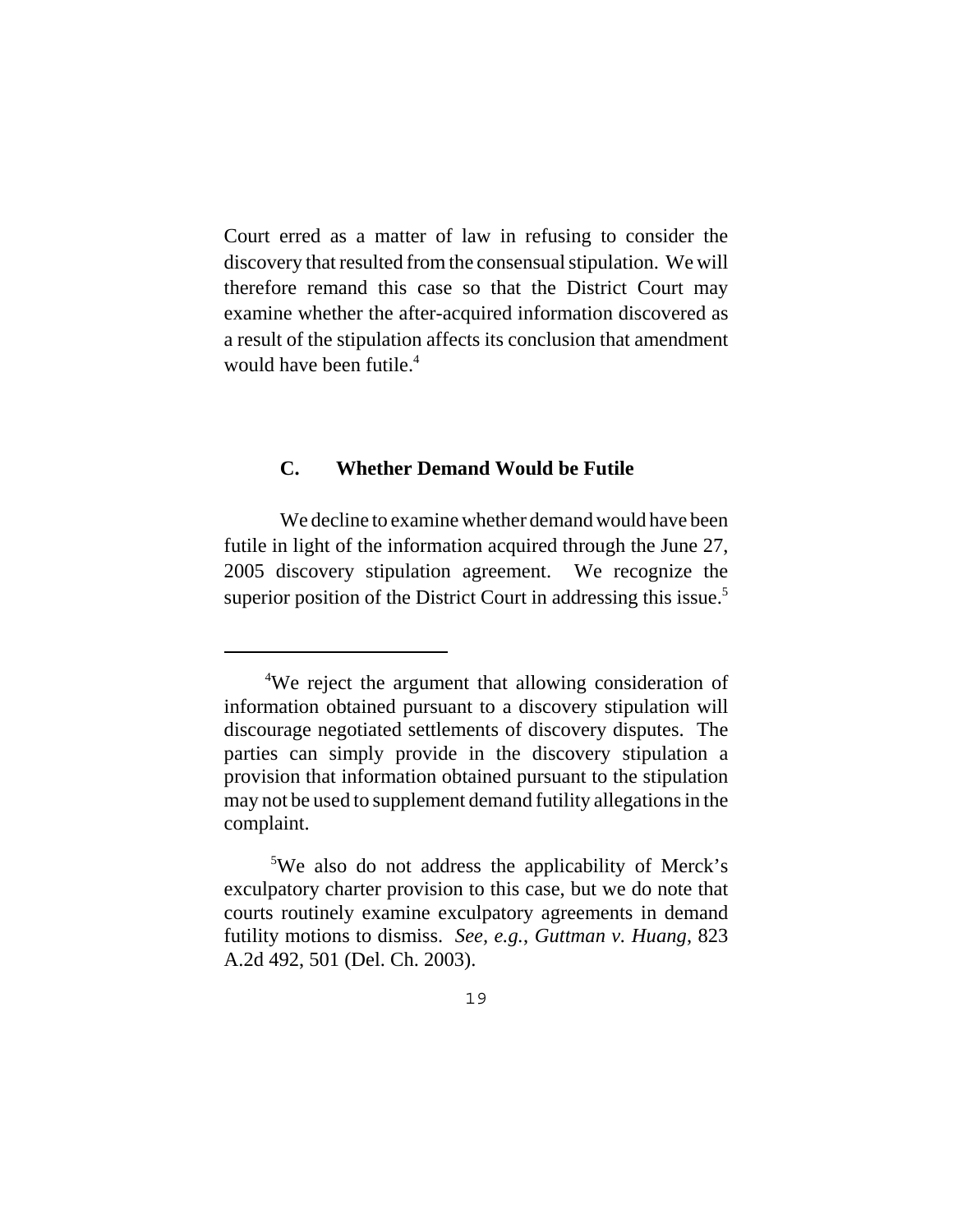In the interests of judicial economy, however, we write to emphasize that the applicability of the business judgment rule in board inaction cases focuses on whether the Board could not be considered disinterested (the *Aronson* first prong) because of the potential liability its members face. As the District Court properly noted, this standard is quite high, so that in order for demand to be excused as futile the board members must face "a substantial likelihood" of liability. *See Rales*, 634 A.2d at 936 (quoting *Aronson*, 473 A.2d at 815). The leading case on "substantial likelihood" from the Supreme Court of Delaware has stated that a board's actions must be "egregious" to meet this standard. *See Aronson*, 473 A.2d at 815. Further, the business judgment rule provides directors with a "powerful presumption[]," *Rales*, 634 A.2d at 933, "that in making a business decision the directors of a corporation acted on an informed basis, in good faith and in the honest belief that the action taken was in the best interests of the company." *Aronson*, 473 A.2d at 812. This standard has been oft repeated, and in some cases strengthened, in Delaware and New Jersey. *See, e.g.*, *Parnes v. Bally Entm't Corp.*, 722 A.2d 1243, 1246 (Del. 1999) ("The presumptive validity of a business judgment is rebutted in those rare cases where the decision under attack is so far beyond the bounds of reasonable judgment that it seems essentially inexplicable on any ground other than bad faith." (quotation omitted)).

In light of the business judgment presumption as well as the standard for demand futility in board inaction cases, the District Court on remand must inquire into whether the after-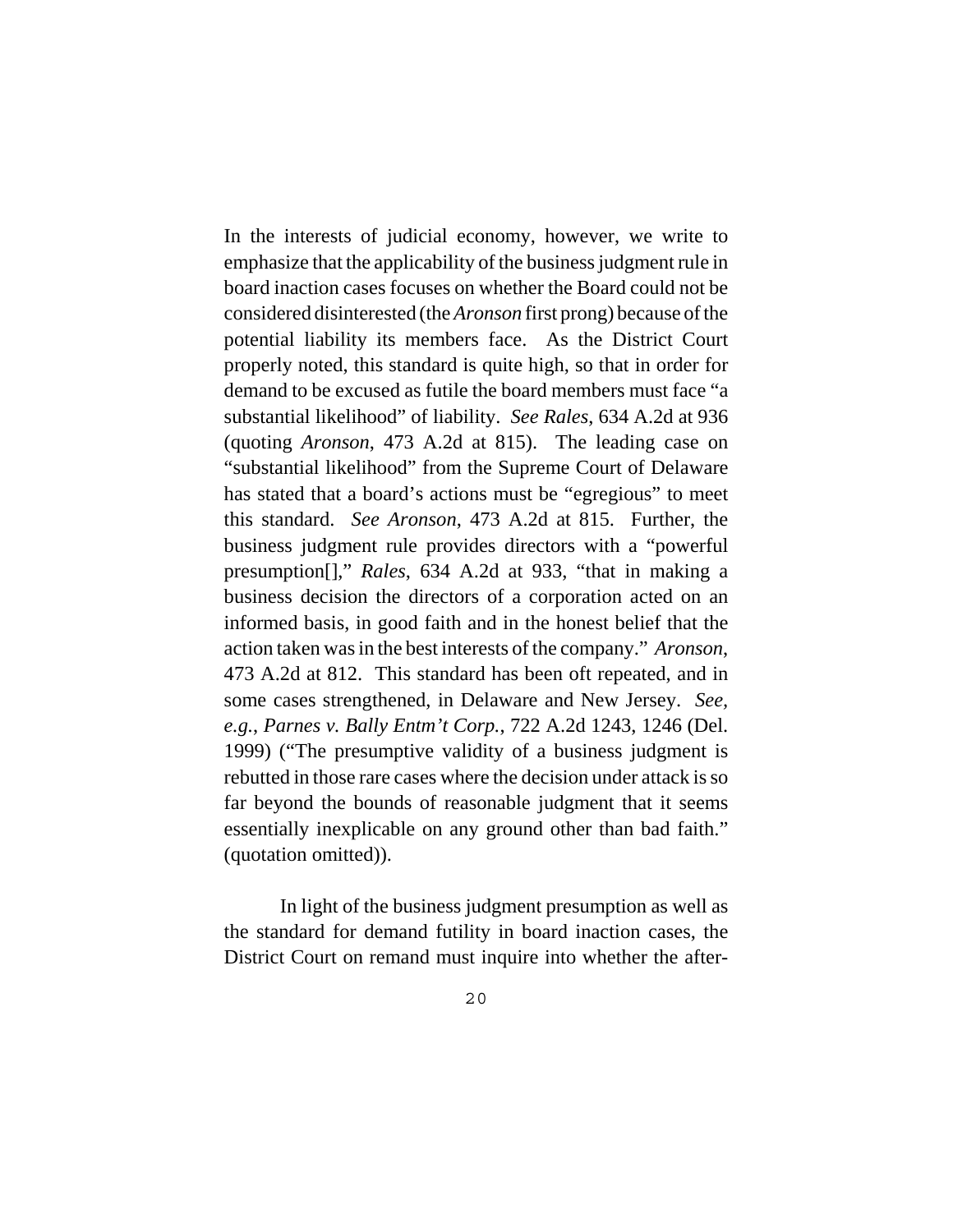acquired information, as well as the information contained in the initial complaint, supports the position that the Board recklessly ignored a well-established link between VIOXX and increased cardiovascular risk to establish that the Board acted egregiously or in bad faith. Because the plaintiffs do not challenge the District Court's conclusion that the original complaint's allegations were "patently conclusory," the question before the District Court will be whether the additions permitted by virtue of this opinion will transform the complaint from patently conclusory to a complaint that establishes to a sufficient degree of particularity that the March 2004 Directors approved, participated in, or caused Merck to make strategic decisions regarding the marketing of VIOXX.<sup>6</sup>

We also write to state that the District Court properly distinguished *In re Tower Air, Inc.*, 416 F.3d 229 (3d Cir. 2005) from facts alleged in the plaintiffs' unamended complaint in this case. In *Tower Air*, we reversed the dismissal of a breach of fiduciary duty claim where the company's officers

> did nothing when they were told by the corporate Director of Safety of quality assurance problems with aircraft maintenance and of failures to record maintenance and repair work. Whether the

 <sup>6</sup> The original complaint's allegations, however, might be viewed in a different light because the after-acquired information will presumably amplify those allegations.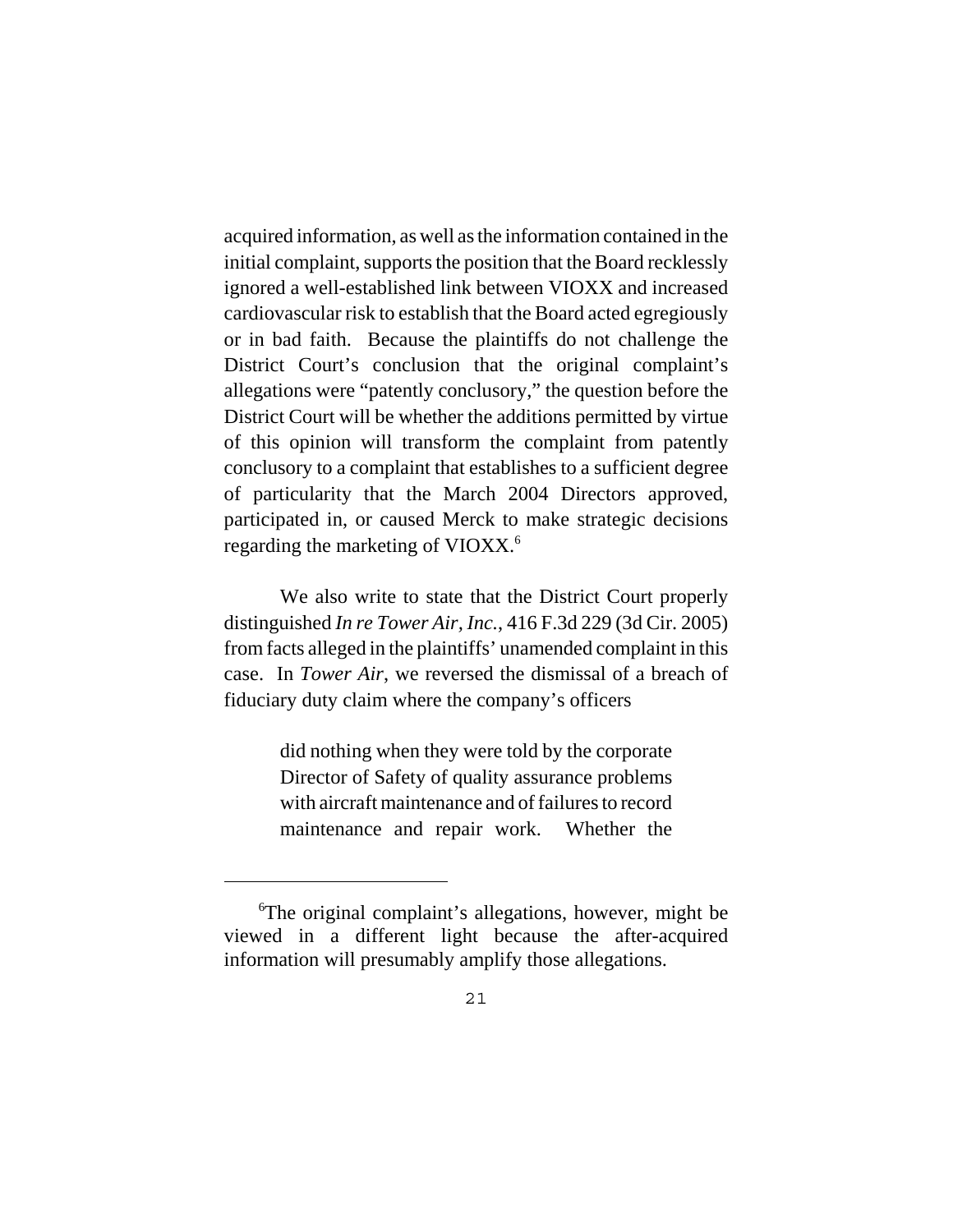officers' behavior is construed as an egregious decision or as unconsidered inaction, that allegation is troubling. Under no circumstances should aircraft maintenance problems be ignored. Lives are on the line . . . . We can imagine few things more egregious. The officers' alleged passivity in the face of negative maintenance reports seems so far beyond the bounds of reasonable business judgment that its only explanation is bad faith.

*Id*. at 239. The plaintiffs analogize the facts of *Tower Air* to the present matter, asserting that the Board, by knowing the cardiovascular risks of VIOXX, put "lives on the line" in an egregious manner. This analogy is legally and factually inapposite.

With respect to the legal distinctions, *Tower Air* did not deal with demand futility and applied a notice pleading standard under Federal Rule of Civil Procedure 8 instead of the heightened factual pleading standard under Federal Rule of Civil Procedure 23.1.

This Court in *Tower Air* suggested that a director or officer acts egregiously and in bad faith when the director or officer's passivity/inaction/nonfeasance in the face of a known and obvious risk results in a potentially life threatening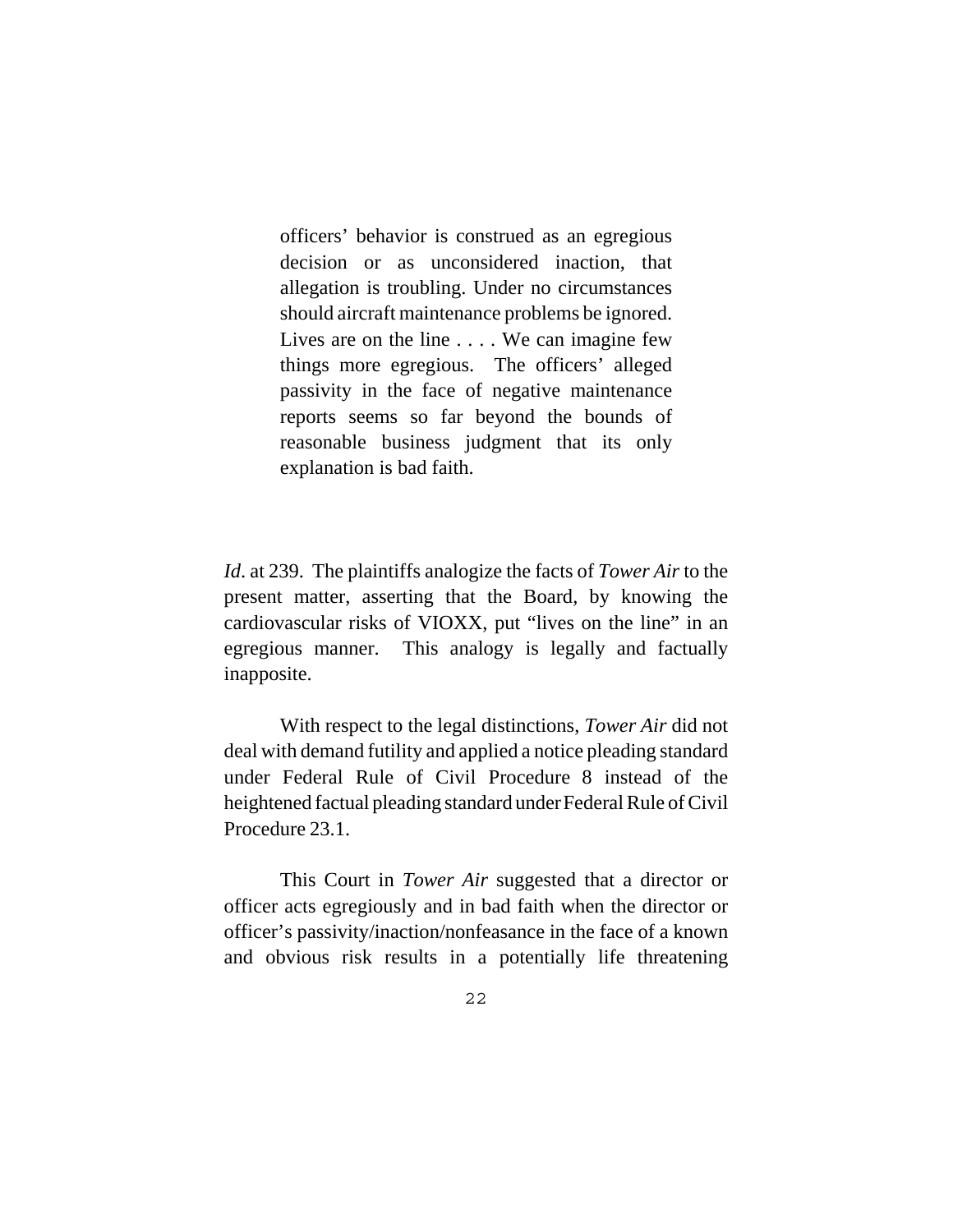situation. Here, the situation is factually different. As explained by the District Court

> First, the safety concerns in *Tower Air* were brought to the attention of the officers controlling the company's management and operations. Ignoring safety risks can be more easily characterized as "egregious" where the information lies in the hand of those officers involved in actually running the corporation on a day to day basis, as opposed to a group of predominantly outside directors with little involvement in the operations of the corporation. Second, there is a significant difference between the safety warnings given to the officers in *Tower Air*, and those allegedly before Merck's Board. The safety information provided to the officers in *Tower Air* revealed documented problems with aircraft maintenance and repair work. These reports were *unquestionably negative* and illustrated serious risks to public safety.

*In re Merck & Co., Inc.*, 2006 WL 1228595, at \*13 n.5 (emphasis added). Of course, we express no opinion about whether the newly acquired facts that are included in the amended complaint will alter this analysis. The District Court will, on remand, examine whether the plaintiffs' allegations show that the Board knew that VIOXX caused cardiovascular harm and then chose to do nothing about it. The allegations